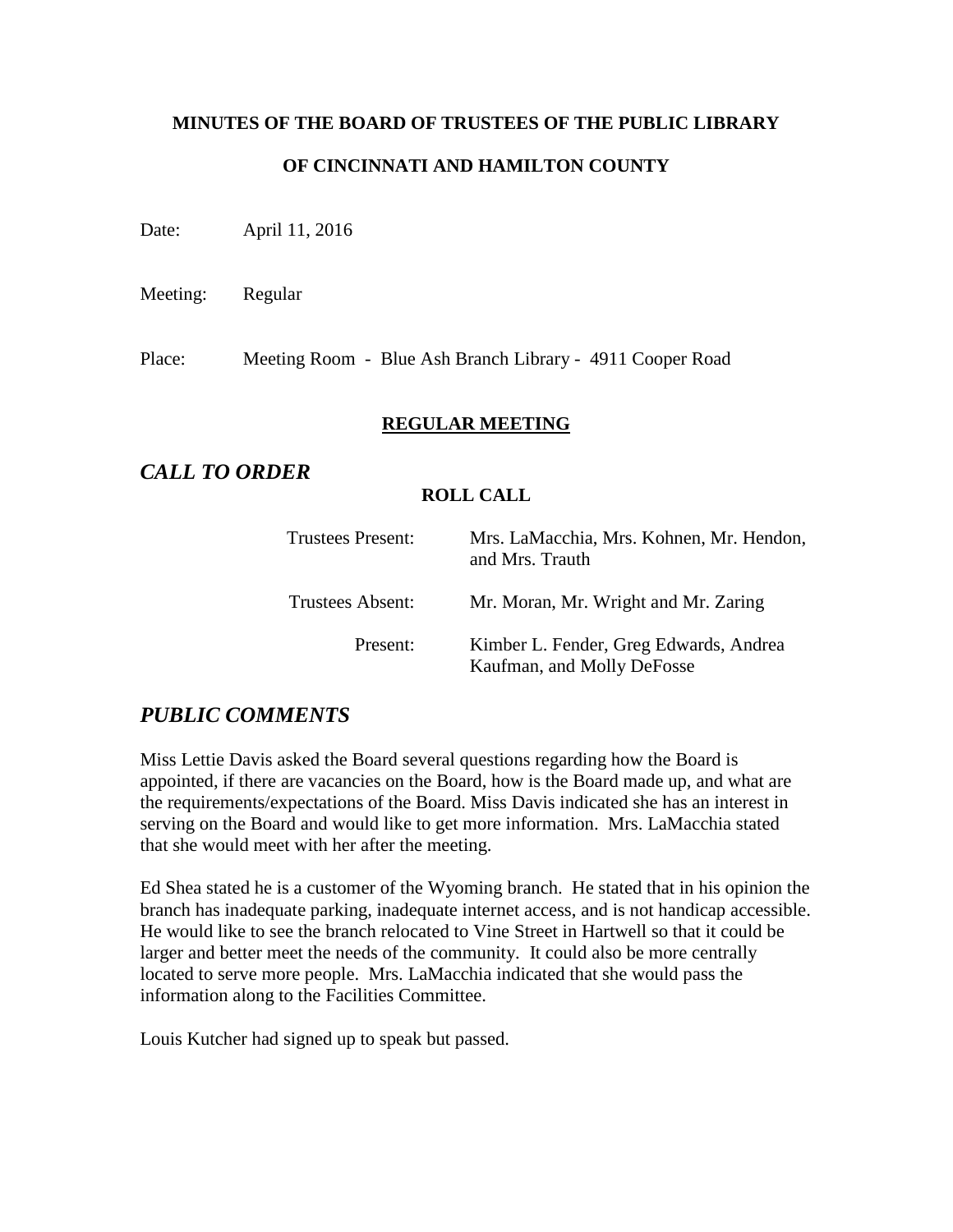# *ACTION ITEMS*

#### **EVA JANE ROMAINE COOMBE DIRECTOR'S REPORT**

Ms. Fender reported that:

#### BECOMING THE BEST!

Our Strategic Plan includes a goal to become a top workplace in Cincinnati. Working toward that goal, we asked staff to complete our first ever staff engagement survey and the results of that survey were shared with the staff and Board in March. The Library has a great deal to celebrate as staff identified the strengths of our workplace being: Relationship with Supervisor; Connection to Mission/Community; Library Pride; Individual Alignment with Departments/Branches; and Relationship with Colleagues.

The opportunities to be leveraged for improving staff engagement include: Relationship with Senior Leadership; Collaborative Communication; and Recognition and Appreciation. Senior Leadership recently held a "Let's Talk" session for staff to provide feedback on how administrators can contribute to the improvement of the work environment. The next "Let's Talk" session is scheduled for April 20. The *Becoming the Best!* Task Force of 16 members representing staff from across the organization has been charged with recommending changes to policies, processes, and programs that would support becoming a top workplace in Cincinnati. The task force's recommendations are expected in early summer.

#### STRATEGIC PLAN

The Library is in the final year of its strategic plan and has begun the process of developing a new strategic plan. The first step is to gather input from the Library's many stakeholders across the county. Between April 12 and April 14, community forums will be held at three branch libraries and Main Library, including two sessions by invitation only for community leaders and members of the Library's boards (Trustees, Foundation, Friends, and ATLA). All sessions will be facilitated by Sandy Swanson, President of OrangeBoy, Inc., which provides strategic planning and customer segmentation assistance to the Library.

The input from these sessions will be incorporated into the Library's next strategic plan.

## CHAUTAUQUA PROPOSED FOR READING

The Library and the Reading Historical Society are working to bring Chautauqua to Reading in the summer of 2017. Organized by Ohio Humanities, and building on the 19th-century tradition established on the shores of New York's Chautauqua Lake, Ohio Chautauqua is a five-day community event that combines living history performances, music, education, and audience participation into a one-of-a-kind cultural event the entire community will enjoy. No Hamilton County community has ever hosted Chautauqua.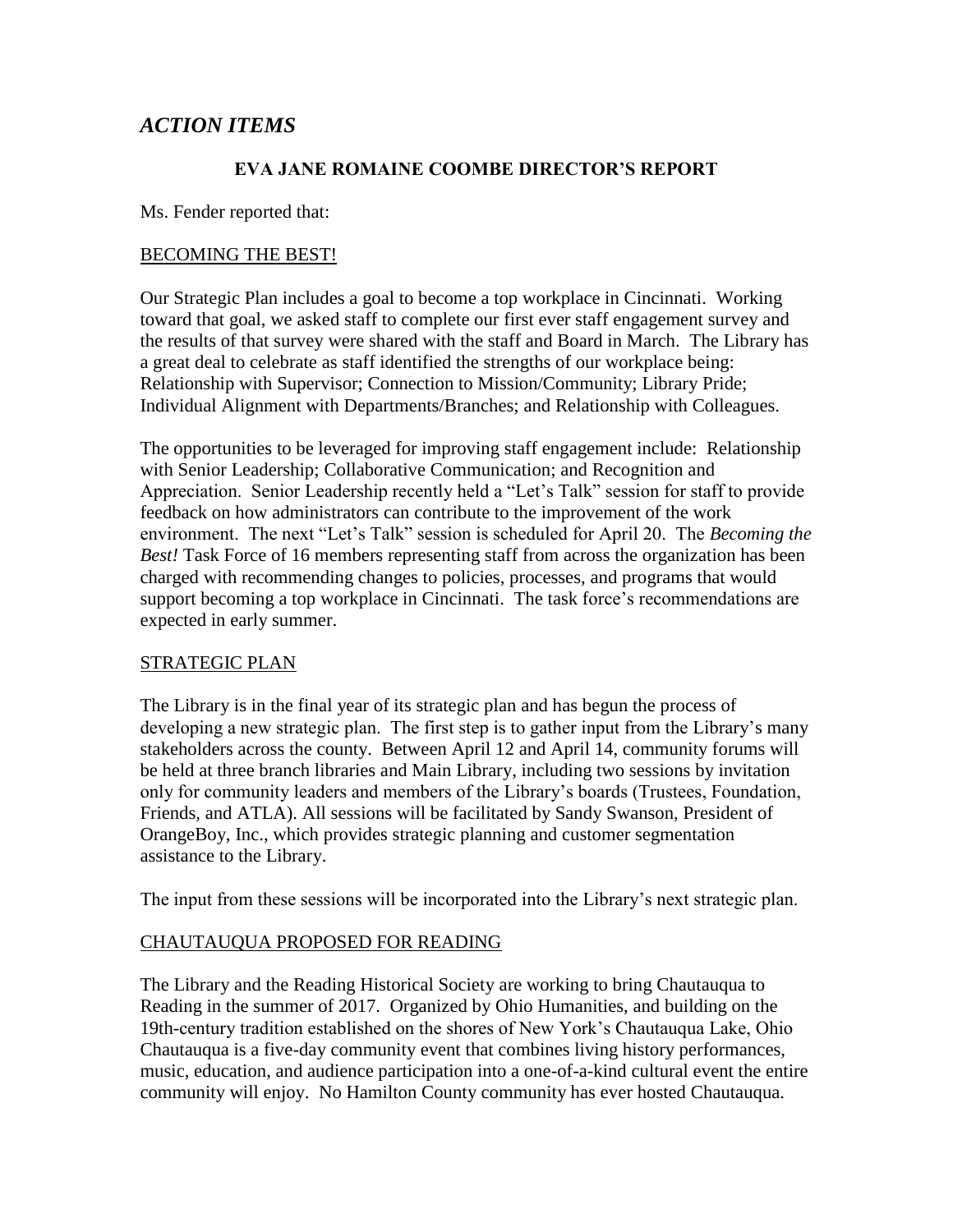The new Reading branch library is an important piece in the application process since it provides an indoor space for many Chautauqua events.

#### MARKETING UPDATE

At the February regular meeting, the Library reported on the 2015 Customer Satisfaction Survey and the inclusion of the Net Promoter Score (NPS). The Library is currently working with OrangeBoy to continuously survey customers on their overall satisfaction. This will allow us to better track areas where the Library excels and areas that need improvement and provide the tools to follow-up with concerns quickly.

NPS is the percentage of customers who give us a 9 or 10 minus the customers who mark 8 or below to the question: "How likely are you to recommend the Library to others?"

Summer Learning promotions are set to begin in late May and early June. The Library is once again working with Northlich to execute media buys which will include a mixture of billboards, print, digital, and possibly radio.

## METLIB CONFERENCE/ALA LEGISLATIVE DAY

Two items were included in the Eva Jane Romaine Coombe Director's report in February, but no action could be taken since there was no longer a quorum present at the conclusion of the report. Approval is requested for attendance at the following events:

The proposal to present at the MetLib 2016 conference in Doha, Qatar April 23-28, 2016 was accepted. The international conference is only for libraries serving metropolitan areas with a population of 400,000. The cost estimate of the airfare, conference registration and hotel accommodations are approximately \$3,000. Given the timing of the event, travel plans have been made.

The American Library Association's legislative day will be held May 2-3 in Washington, DC. Elaine Fay and the Eva Jane Romaine Coombe Director are attending. Congress funds several programs including e-rate or universal service discount, the Library Services and Technology Act and the summer lunch program, each of which provides funding to our Library or allows us to provide a service to our community.

#### FRIENDS OF THE LIBRARY

The Friends of the Library fiscal year ended March 31. The next book sale will be the Main Library, June 4-10.

The Friends annual and quarterly meetings will be held May 6 at 11:30 and 12:00 respectively at the Main Library.

## LIBRARY FOUNDATION

A \$500 gift was received from CBRE in honor of Mr. Moran's retirement from Fifth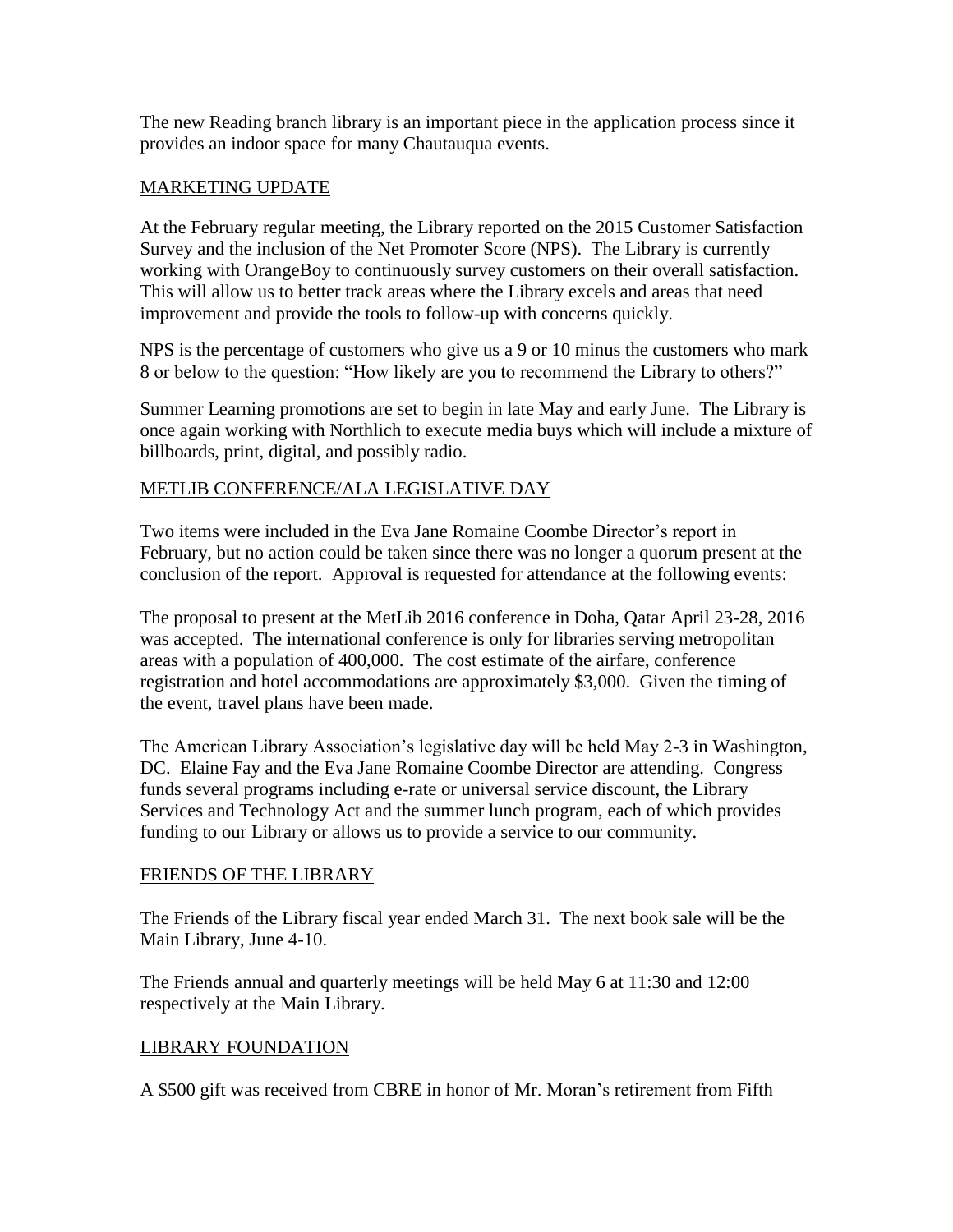Third Bank.

The Foundation received a bequest in the amount of \$51,374.90 from the estate of Harold Margolin. The funds have been transferred to the Foundation Endowment.

Eleven Ruthven prints donated from the estate of Carol Meyer-Keener are being auctioned by Second Story Auctions. Proceeds will benefit the St. Bernard branch.

The children of Shammi Bhati, a Library lover who brought her grandson to storytime at the Madeira branch, are interested in funding a renovation of the Madeira children's area with a generous memorial donation of \$50,000 to the Library Foundation. Library staff proposed the renovation upon learning of the Bhati family's interest in honoring their mother. I am requesting that the Board approve naming the Madeira children's room in her memory in recognition of this gift. The Madeira branch is heavily used and was last renovated in 1993.

Local author, Andrea Cheng, died earlier this year and her family requested that memorial donations be made to the Library or Library Foundation. In addition to the more than \$3,000 received, her husband Jim Cheng and close friend, Sara Pearce, are contributing funds to bring the total gift to the Foundation to \$21,500 to create a fund that will annually purchase books for summer learning programs offered by the Library.

Summer Learning sponsorships:

- \$10,000 grant from the Jack Smith Foundation at PNC
- Western & Southern \$5,000
- Wing Eye Care \$3,000
- Juvenile Court Advisory \$500

The Foundation's next quarterly meeting will be held on April 20.

## ANDERSON TOWNSHIP LIBRARY ASSOCIATION

The Anderson Township Library Association (ATLA), which supports the Anderson and Mt. Washington branch libraries, will hold its 36<sup>th</sup> Annual Used Book Sale at Nagel Middle School in Anderson Township June 10-12. The sale is usually at the end of June but had to be moved because the parking lot at the school is being paved the last week in June.

Mr. Hendon moved that the Board approve the report as filed. Ms. Kohnen seconded.

Voting for the motion: Mr. Hendon, Mrs. Trauth, Mrs. Kohnen and Mrs. LaMacchia …4 ayes. The motion carried. **(06-2016)**.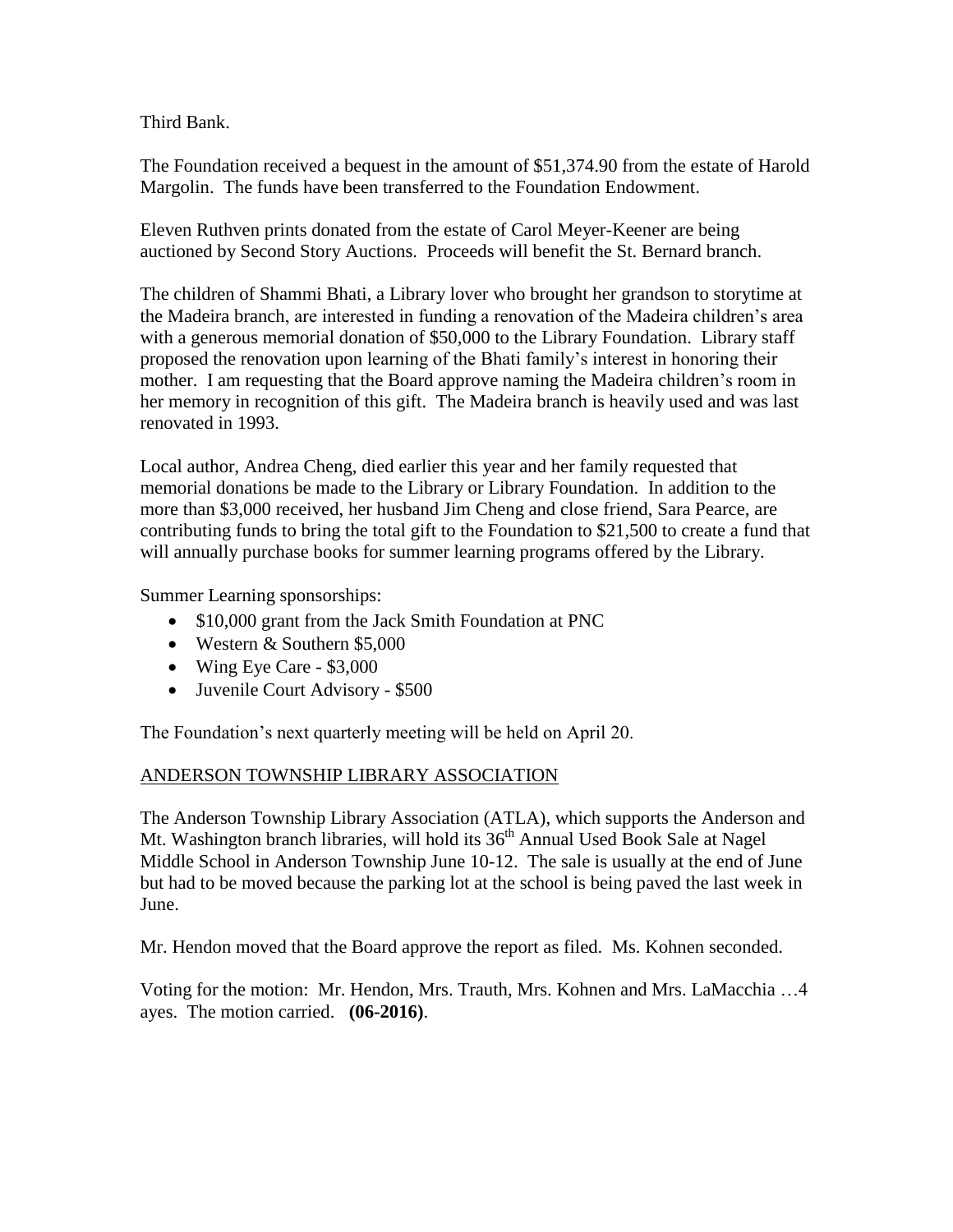#### **HUMAN RESOURCES COMMITTEE REPORT**

Mrs. LaMacchia stated that discussion regarding gender reassignment surgery rider is tabled until the June 14, 2016 meeting because only 4 of the 7 members of the Board were present.

Mr. Hendon reported:

#### CORE GROUP BENEFITS

Staff is recommending that the premium cost share remain the same for the medical benefit plan, employee 16%/employer 84%, and the dental plan, employee 35%/employer 65%. The Library will also continue to contribute a 25% (pro-rated as necessary) towards the deductible into the employee's Health Savings Account.

The Library will work with Anthem to make certain the premium increase is within the budgeted amount. The actual contribution rates will be communicated to the staff as soon as final numbers are received from Anthem and MetLife. Open enrollment begins in May.

#### *For information only*

#### NATIONAL LIBRARY WORKER'S DAY

April 12, is National Library Worker's Day, where we celebrate and recognize all library workers. This year, each location will be entered into an hourly drawing for a gift, which the Friends of the Library, the Foundation and the Armstrong Fund are sponsoring. Staff will also be encouraged to wear a Library logo shirt, appropriate blue jeans, and their service pins on Tuesday. The managers will receive gift cards from Kroger to use for their respective locations this week.

#### ARTSWAVE CAMPAIGN

The Library's ArtsWave Annual Community Campaign ended on March 10. Staff contributed \$4,172 during this year's campaign, which was slightly down from last year.

#### 2016 STAFF DEVELOPMENT DAY

The Staff Development Days have been set and each of the four days will have a variety of speakers discussing various "state of the community" poverty topics, and each day will have a subtopic:

April 19<sup>th</sup>: Mental illness – Speakers from Mental Health America and National Alliance on Mental Illness (NAMI) will discuss facts, statistics, stigmas, and an "in our own voice" segment.

April 27: Literacy – Speakers from Cincinnati Preschool Promise, Literacy Network,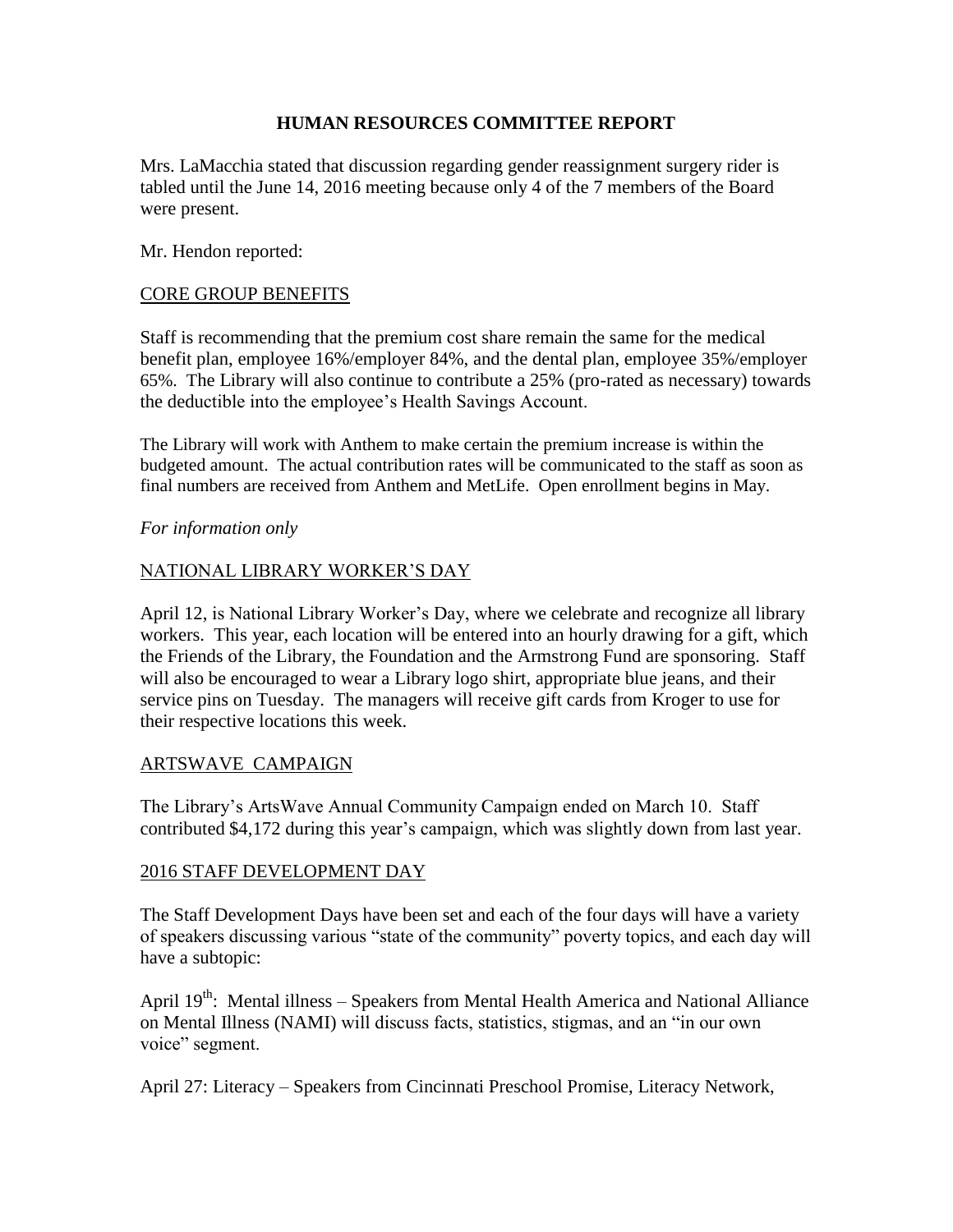United Way and UpSpring will discuss topics such as early learning, building a better system of education, adult literacy, Success By 6, and poverty's impact on literacy.

May 4<sup>th</sup>: Addiction – Speakers from Addiction Services Council, Talbert House, and Hamilton County Heroin Coalition will discuss addiction, how it impacts us all, treatment options, and what is being done to combat the problem.

May  $10^{th}$ : Homelessness – Speakers from the UC School of Social Work, Voice of the Homeless Speaker's Bureau, and Strategies to End Homelessness will discuss educating kids experiencing homelessness, homelessness in Cincinnati, and an "in our own voice" segment.

All staff members are encouraged to attend.

Mr. Hendon moved that the Board approve the report as filed. Ms. Kohnen seconded.

Voting for the motion: Mr. Hendon, Mrs. Trauth, Mrs. Kohnen and Mrs. LaMacchia…4 ayes. The motion carried. **(07-2016)**.

## **FINANCE & AUDIT COMMITTEE REPORT**

Mrs. Kohnen reported:

## REVISION OF THE 2016 ANNUAL APPROPRIATIONS

The changes in the Gift Fund are the result of timing of items purchased via the Friend's reimbursement process. The increase in Incidental Expenses is the result of conference attendance for the Eva Jane Romaine Coombe Director not anticipated during the original budget process. Authorization is requested to revise *appropriations* as follows:

## *Gift Fund*

#### *Expenses*

|                                               | Supplies - decrease by                        | \$<br>(20,000.00) |
|-----------------------------------------------|-----------------------------------------------|-------------------|
|                                               | Purchased & Contracted Services - increase by | \$<br>20,000.00   |
|                                               | Appropriations net change                     |                   |
| <b>Incidental Expenses</b><br><i>Expenses</i> |                                               |                   |
|                                               | Purchased & Contracted Services - increase by | 5,000.00          |
|                                               | Appropriations net change                     | 5,000.00          |
|                                               |                                               |                   |

#### 2017 BUDGET

The Hamilton County Budget Commission has allowed the Library to file modified tax budgets since fiscal year 2005, with the understanding that ongoing approval is subject to annual review. A request to submit a modified 2017 budget was submitted to the Budget Commission on March 24, 2016.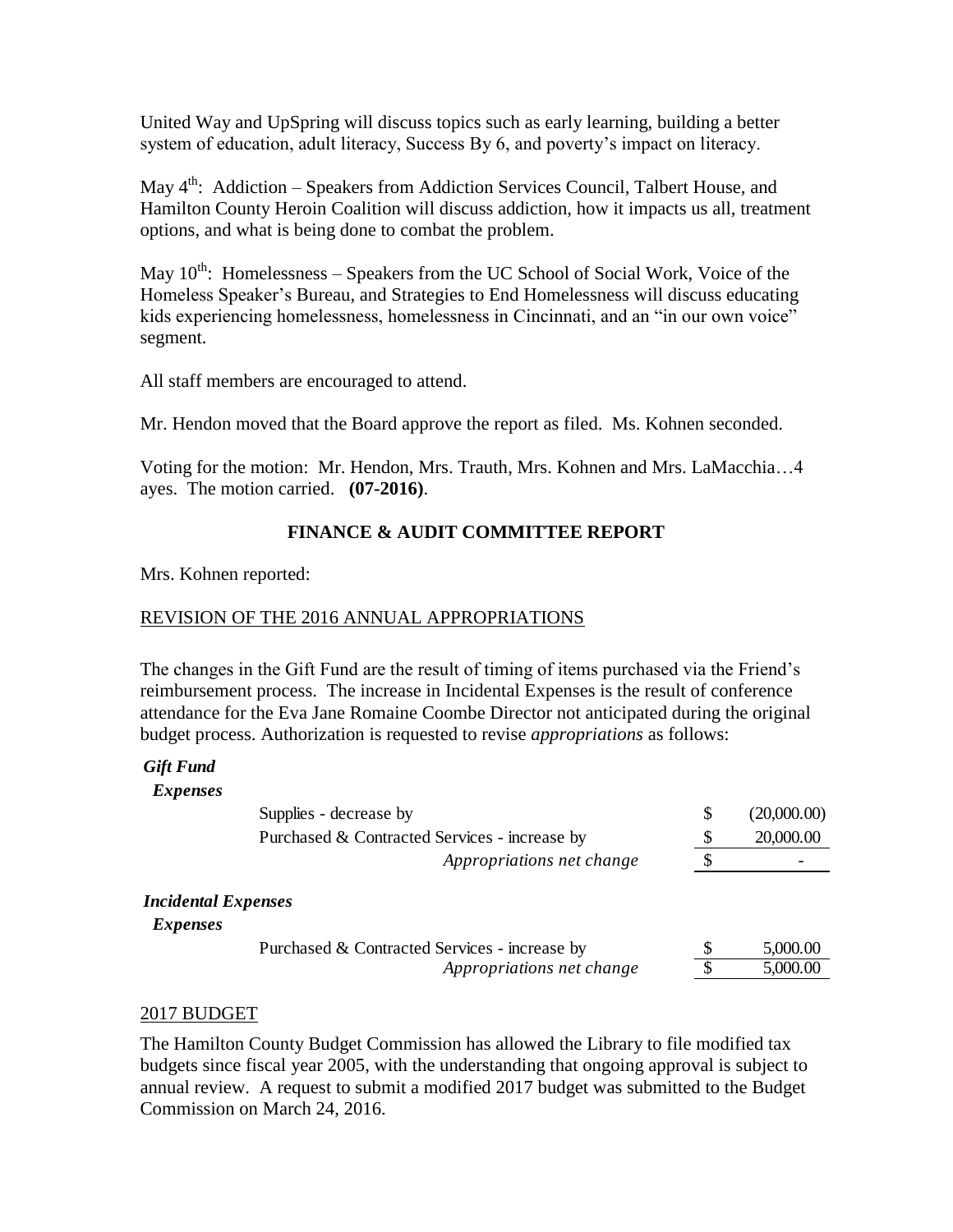The Library is required to submit its annual budget to Hamilton County by May 31, 2016. The proposed 2017 operating budget balances current funding expectations, current operating costs and capital project plans. The capital budget has been constructed on the basis of need – that is, what's needed to fund top priorities for capital building and improvement projects.

# OPERATING BUDGET

The proposed operating budget of \$57,955,450 is 2% more than 2016 appropriations. It provides allowances for increases in salary rates and other categories of expenditure in support of the strategic plan of the organization.

# CAPITAL BUDGET

The budget includes future plans for a branch in western Hamilton County, ongoing maintenance, and accessibility projects. Based on population data, western Hamilton County is growing more than any other area in the county.

| <b>Ongoing Maintenance</b>            | 10,000,000.00 |
|---------------------------------------|---------------|
| <b>Western Hamilton County Branch</b> | 5,000,000.00  |
| <b>Accessibility Projects</b>         | 5,680,550.00  |
|                                       | 20,680,550.00 |

# **CONTINGENCIES**

The budget reserves two contingencies  $- a $1,750,000$  operating contingency (3%) in the General Fund and a \$2,000,000 capital contingency in the Building and Repair Fund.

# FUNDING – CARRYFORWARD & REQUIRED NEW FUNDING

The General Fund expects to end 2016 with \$12,900,000 of available funding. To fund the 2017 budget, the Library will need intergovernmental revenue slightly over \$65.1 million. The source of that revenue is the Public Library Fund and local property taxes. For budget purposes, property tax receipts for 2017 are estimated at \$18,164,050 which is approximately the amount certified during the 2013 levy process. The balance of the revenue, \$46,960,450, is being requested from the PLF.

## TOTAL BUDGET COMPARISON

The following chart compares 2016 appropriations with the 2017 Budget for the General Fund.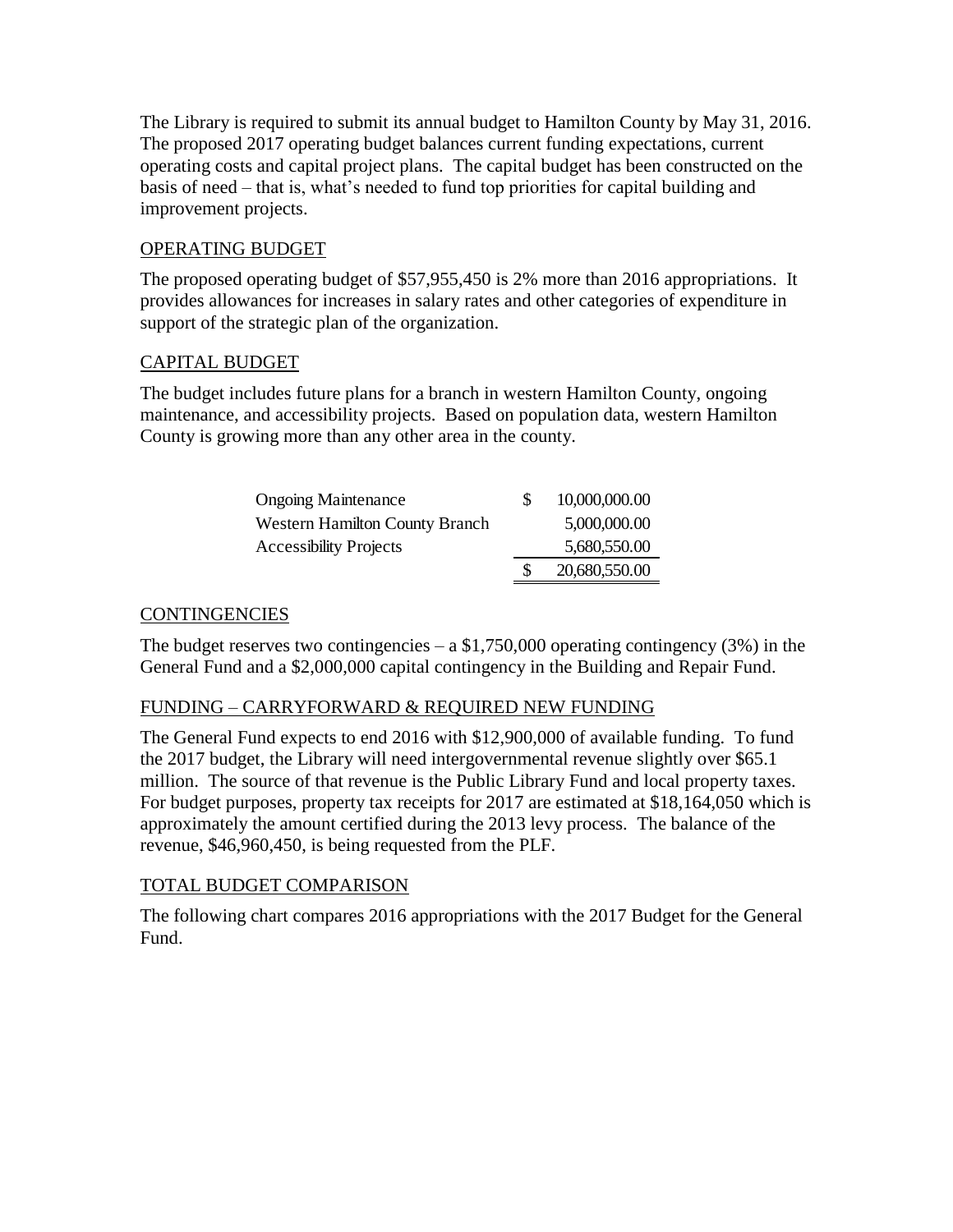# **The Public Library of Cincinnati and Hamilton County 2017 BUDGET**

#### **General Fund**

|                              | 2016                | 2017 Budget         | Change |
|------------------------------|---------------------|---------------------|--------|
| <b>Beginning Balance</b>     | \$<br>12,900,000.00 | \$<br>12,900,000.00 |        |
|                              |                     |                     |        |
| <b>Public Library Fund</b>   | 38,704,683.00       | 46,960,450.00       | 21%    |
| Local Tax Lew                | 17,830,653.00       | 18,164,050.00       |        |
| Subtotal                     | 56,535,336.00       | 65,124,500.00       |        |
| Other Library Revenue        | 2,361,664.00        | 2,361,500.00        |        |
| <b>Total Receipts</b>        | 58,897,000.00       | 67,486,000.00       | 15%    |
|                              |                     |                     |        |
| <b>Operating Expenditure</b> | 56,897,000.00       | 57,955,450.00       | $2\%$  |
| <b>Transfers Out</b>         | 2,000,000.00        | 20,680,550.00       |        |
| <b>Total Expenditure</b>     | 58,897,000.00       | 78,636,000.00       | 34%    |
|                              |                     |                     |        |
| <b>Ending Balance</b>        | 12,900,000.00       | 1,750,000.00        |        |
| Less Contingency             |                     | 1,750,000.00        |        |
| <b>Available Balance</b>     | \$<br>12,900,000.00 | \$                  |        |

#### *For information only*

## LIABILITY INSURANCE RENEWAL

The Library recently renewed our commercial insurance policies. As part of the renewal the Library reduced the deductible on property claims from \$100,000 to \$50,000. The premium increase was slightly over \$7000 annually as a result of this change. The decision to make the change was based on trends over the last several years and overall changes in Library funding over the last five to ten years.

Mr. Hendon moved that the Board approve the report as filed. Mrs. Trauth seconded.

Voting for the motion: Mr. Hendon, Mrs. Trauth, Mrs. Kohnen and Mrs. LaMacchia …4 ayes. The motion carried. **(08-2016)**.

# *INFORMATIONAL ITEMS*

## **LIBRARY OPERATIONS – FACILITIES COMMITTEE REPORT**

Mr. Hendon reported that: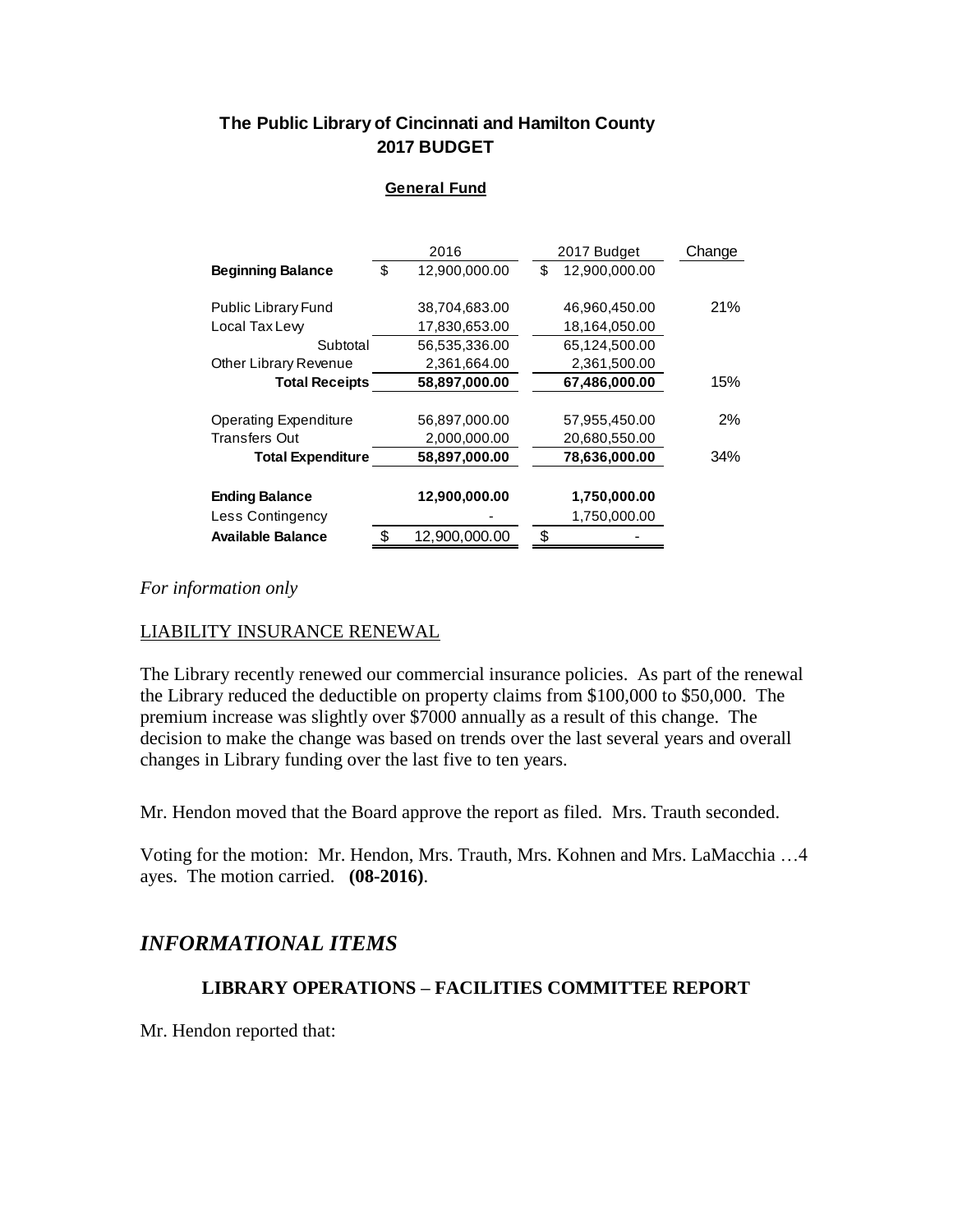#### PLEASANT RIDGE

The owner of the property adjacent to the Pleasant Ridge branch contacted the Library concerning his interest in expanding the entranceway that leads onto his property, by paving Library property adjacent to his. This would also allow for the much-needed expansion of parking behind the branch. His use of the property would require an easement for ingress/egress.

## VINE STREET PLAZA AND ENTRANCE ASSESSMENT

The design firm, FRCH Design Worldwide, has been hired to prepare a concept design, with cost estimates, to renovate the Main Library's Vine St. Plaza and entrance. The goal would be to design a space that is more accessible, user-friendly, and inviting.

## CHANGE IN CUSTODIAL SERVICES

A contract was recently signed with Scioto Services to provide custodial services for branches and Main, replacing ABM, the current custodial vendor. Scioto Services will add to their cleaning services contract outside trash pick-up at locations and a second day porter at the Main Library. Even with these additional services, the Library will save over \$60,000 each year. Scioto Services will begin on May 1.

## BLUE ASH LIGHTING UPGRADE

Library staff will soon begin upgrading the lighting at the Blue Ash branch replacing the existing, less-energy efficient T-12S and T-8 florescent fixtures with LED fixtures. This upgrade is eligible for a Duke Smart Saver Incentive rebate. The application for the rebate will be submitted by F D Lawrence, the vendor providing the fixtures, who will also receive the payment. The benefits of taking this approach include a savings of \$11,322 on the purchase of the fixtures (actual fixture cost \$4,442), and a shorter return time on the investment with an annual energy cost savings estimated at \$4,902.00, a lessthan-one-year payback. Staff is currently identifying additional locations eligible for lighting upgrades.

## DUKE INCENTIVE PAYMENT RECEIVED

A check in the amount of \$29,092 was recently received from Duke Energy as part of their Smart Saver Custom Incentive program. The inclusion of geothermal HVAC and LED lighting in the construction of Clifton, Reading and St. Bernard branches resulted in the incentive payment.

## ST. BERNARD LEED CERTIFICATION OFFICIAL

The Library received notice that the St. Bernard branch, which opened in June 2015, was officially awarded LEED Silver status. The Reading branch application for LEED is currently being submitted.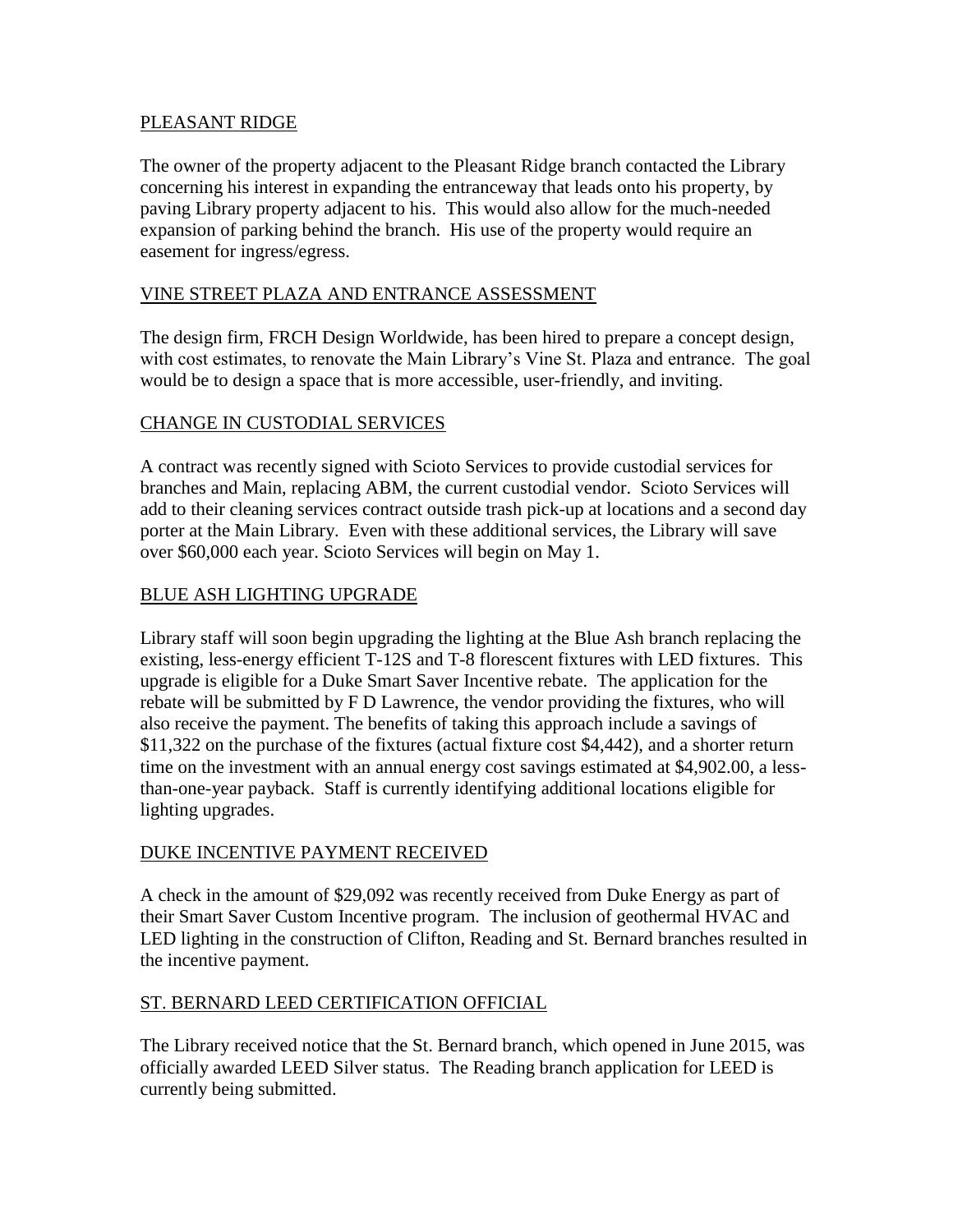#### GREENHILLS SHOPPING CENTER SOLD

On March 30, 2016, the Greenhills Shopping Center, where the Greenhills branch is located, was purchased by Village Gate LLC. Balanced Property Solutions (formerly Harkavy Management Services) will continue to manage the property. According to a letter received from Balanced Property Solutions, "the new owner is anticipating doing improvements to the property."

## **LIBRARY OPERATIONS – SERVICES COMMITTEE REPORT**

Mrs. Trauth introduced Lisa Salyers, Blue Ash Branch Manager.

Lisa reported that:

## BLUE ASH BRANCH GEARS UP FOR SUMMER LEARING

Programming and outreach activities have always been a huge focus of the Blue Ash branch, which is evident in the branch achieving the second largest programming numbers in 2015. The Summer Learning Program (SLP) is a large part of the branch's programming and outreach efforts each year. In preparation for the event, all schools in the area are visited by staff inviting students to participate. To help manage this important program, 40 teen volunteers were recruited to assist with sign-up and distribution of prizes last year. With this year's SLP "maker" theme of *Read, Make, Create,* branch staff is developing a number of exciting activities for participants. The summer will begin with a kick-off event, along with many fun and exciting programs occurring throughout June and July, such as a collaborative coloring wall, a visit from cartoonist Steve Harpster, a Kennedy Arts Center Interactive Art project, and a Hive13 DIY program. Two years ago, the branch introduced a three day project-based program with children coming for two hours a day, three days in a row, to work on a collaborative project. This year the 6-8 year olds will work on "squishy" experiments, and the 9-12 age group will use an app to create music and computer games. All-in-all, 2016's Makerthemed SLP is shaping up to be an exciting one for the Blue Ash community.

Mrs. Trauth reported that:

## SUMMER LEARNING PROGRAM

The 2016 Summer Learning Program will focus on STEAM and Maker concepts, with the theme *Read, Make, Create.* The Summer Learning Program will once again include four components:

- Summer Reading The traditional Summer Reading Program will continue at all 41 locations this summer. Programming and prizes will be focused on STEAM and Maker themes.
- Summer Camp Reading Summer Camp Reading will take place at seven locations throughout the month of July: Avondale, Bond Hill, College Hill, Corryville, Pleasant Ridge, Price Hill and Westwood.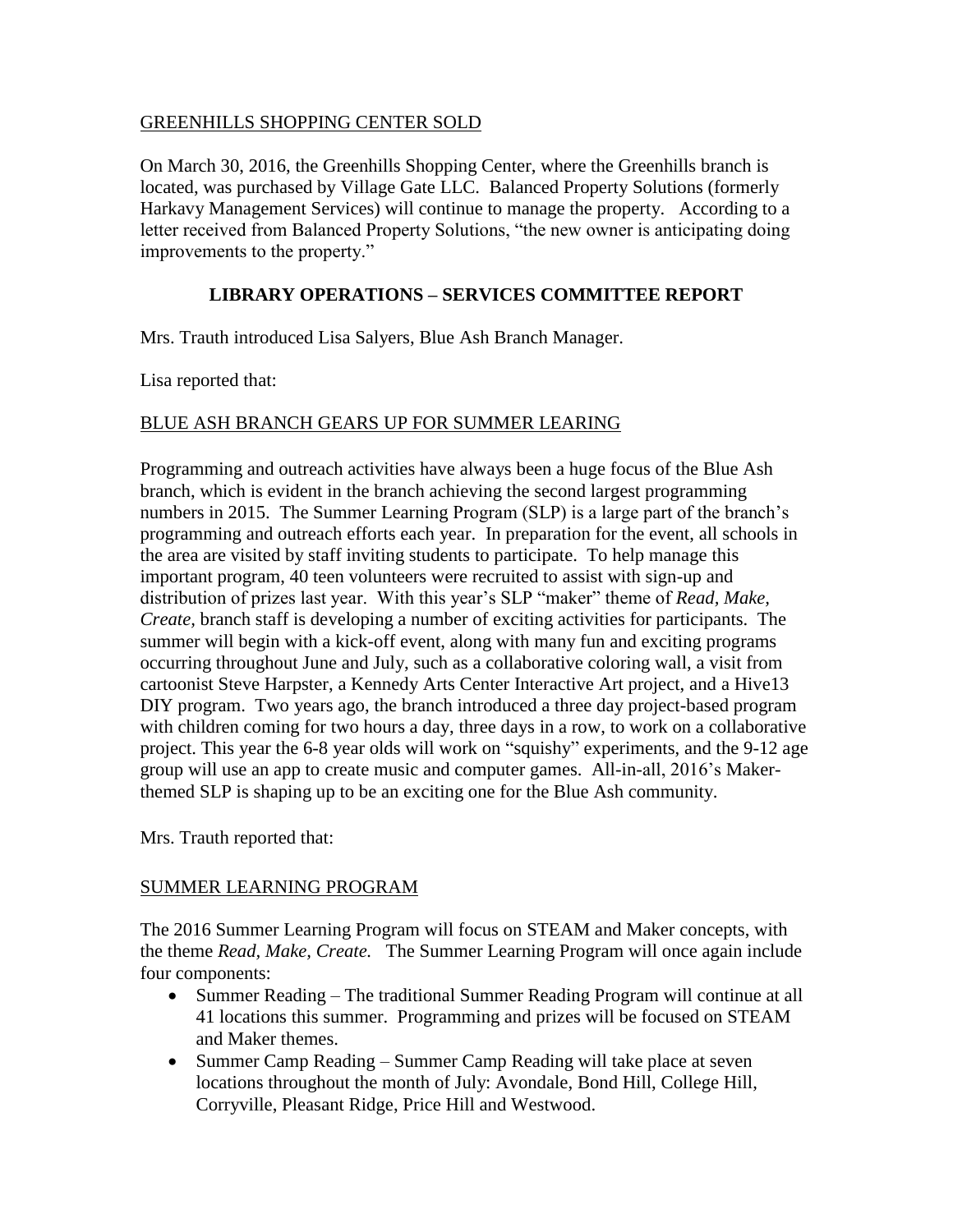- Summer Food Service Program The Library will once again partner with Cincinnati Public Schools and Whole Again International to provide summer lunch service to people ages 18 and under at multiple Library locations. Lunch service will begin on June 6 and run through August 12.
- Brain Camp Week-long Brain Camps will be offered again this summer. The theme is *Read – Make – Create @ Brain Camp*.

## SUMMER TECHNOLOGY PROGRAMS

The Library will be offering additional technology programs for all ages this summer. Programs will include:

- Hour of Code programs for kids and teens.
- MasterMinds programs for adults on topics such as Circuitry and E-Textiles.
- Black Rocket Productions technology camps for kids and teens on the following topics: Make Your Own 3D Video Game, App Attack, Code Breakers and MineCraft Animator.
- Introductory Computer Science for Grades K-5 workshops for educators.

## OPEN EBOOK INITIATIVE DESIGNED TO SERVE LOW INCOME CHILDREN

The Library is participating in the Open eBooks initiative, a partnership among the Digital Public Library of America, The New York Public Library and First Book. This project provides an app containing thousands of book titles available for free to children from low-income households.

## CINCINNATI SYMPHONY ORCHESTRA MOVE COMPLETE

The Cincinnati Symphony Orchestra's (CSO) library staff and music collection are now housed in the Main Library's North building and will remain in this area during the Music Hall revitalization scheduled through fall 2017. As part of this collaboration, the CSO will donate chamber ensemble performances at select Library locations.

# UPDATING SELF-CHECKOUT TO CHIP AND PIN

Plans are underway to update all 120 self-checkout machines to accept credit and debit card payments via chip and PIN technology. It is expected that the Library will have the new payment terminals installed at all locations by late summer.

## LIBRARY TO BECOME "OP3" MEMBER

The Ohio Public Private Partnership (OP3) is an initiative to provide real-time, on-theground information for disaster prevention, response and recovery to partners. Established by the Ohio Department of Public Safety in 2012, OP3 members include agencies from state and local governments, businesses, industries and associations. The Library's membership will enhance our readiness to respond to and assist our customers during disaster situations.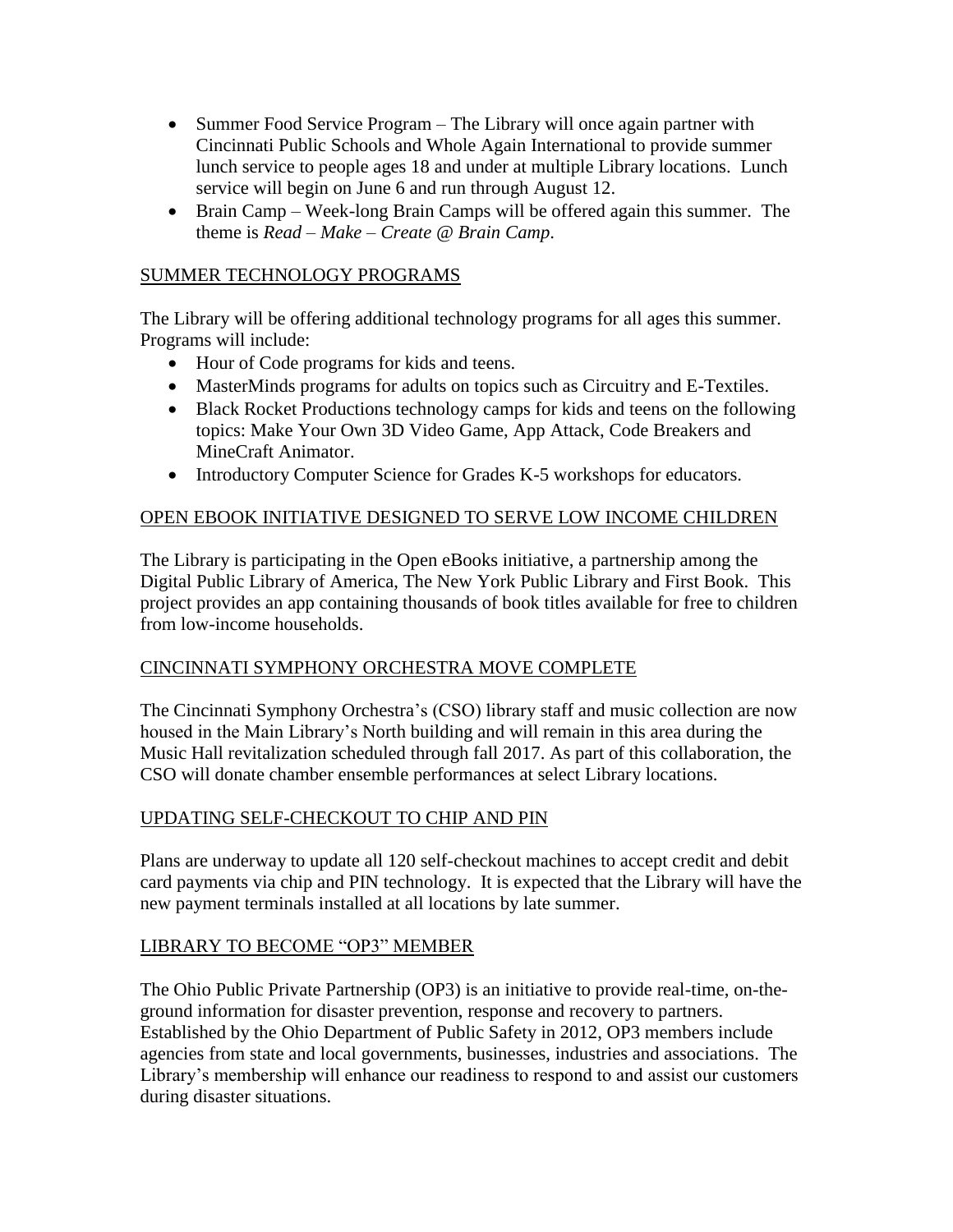#### UPCOMING PROGRAMS AND EXHIBITS

- On June 18 at 2 p.m., the Main Library will host award-winning author Jacqueline Woodson. Jacqueline Woodson won the 2014 National Book Award for her New York Times bestselling memoir *Brown Girl Dreaming*. Woodson is a four-time Newbery Honor winner, a recipient of the NAACP Image Award, and was recently named the Young People's Poet Laureate by the Poetry Foundation.
- The Library is celebrating Rufus the Reading Dog's  $10<sup>th</sup>$  birthday on April 16 from 1:00-4:00 p.m. at the Main Library.
- The annual Ohioana reception for Hamilton County authors will be held at the Main Library Sunday, April 17 from 1:30–4:00 p.m. The Cooper Award will be presented to 91.7 WVXU Mark Perzel, host of *The Book Club @ 91.7*, who will also deliver keynote remarks.
- Library staff members are hosting a Maker Day at Rhinegeist Brewery on Saturday, May 7 from 12:00-4:00 p.m.
- The fourth annual Cincinnati Library Comic-Con will take place at the Main Library on May 21 from 12:00-5:00 p.m.
- The Taft Museum of Art's annual Artists Reaching Classrooms (ARC) exhibition of student artwork will be on display at the Main Library from April 13 to May 17.
- Design LAB, Cincinnati's annual student architectural design education program and competition, will be on display at the Main Library from April 30 to May 7. This year's project theme is 'Learning Spaces.' Design LAB is presented in partnership with the Architectural Foundation of Cincinnati.

# *CONSENT AGENDA ITEMS (February 2016)*

Mrs. LaMacchia presented the following items for approval:

- Minutes of the Regular Meeting held December 8, 2015.
- Minutes of the Regular Meeting held December 8, 2015 (\*Minutes include a correction to the 2016 Salary Schedule)
- Investment Report (summary of invested balances) as of December 31, 2015 and January 31, 2016.

|                               | Amount<br>12/31/2015 | Amount<br>1/31/2016 |
|-------------------------------|----------------------|---------------------|
| <b>Fifth Third Investment</b> |                      |                     |
| General Fund                  | \$500,000.00         | \$500,000.00        |
| Building and Repair           | 1,000,020.55         | 1,000,020.55        |
|                               | \$1,500,020.55       | \$1,500,020.55      |
| <b>Operating Account</b>      |                      |                     |
| General Fund                  | \$16,231,021.43      | \$15,258,694.16     |
| Insurance/Indemnification     | 230,000.00           | 230,000.00          |
| Special Revenue Funds         | 282,259.65           | 330,933.58          |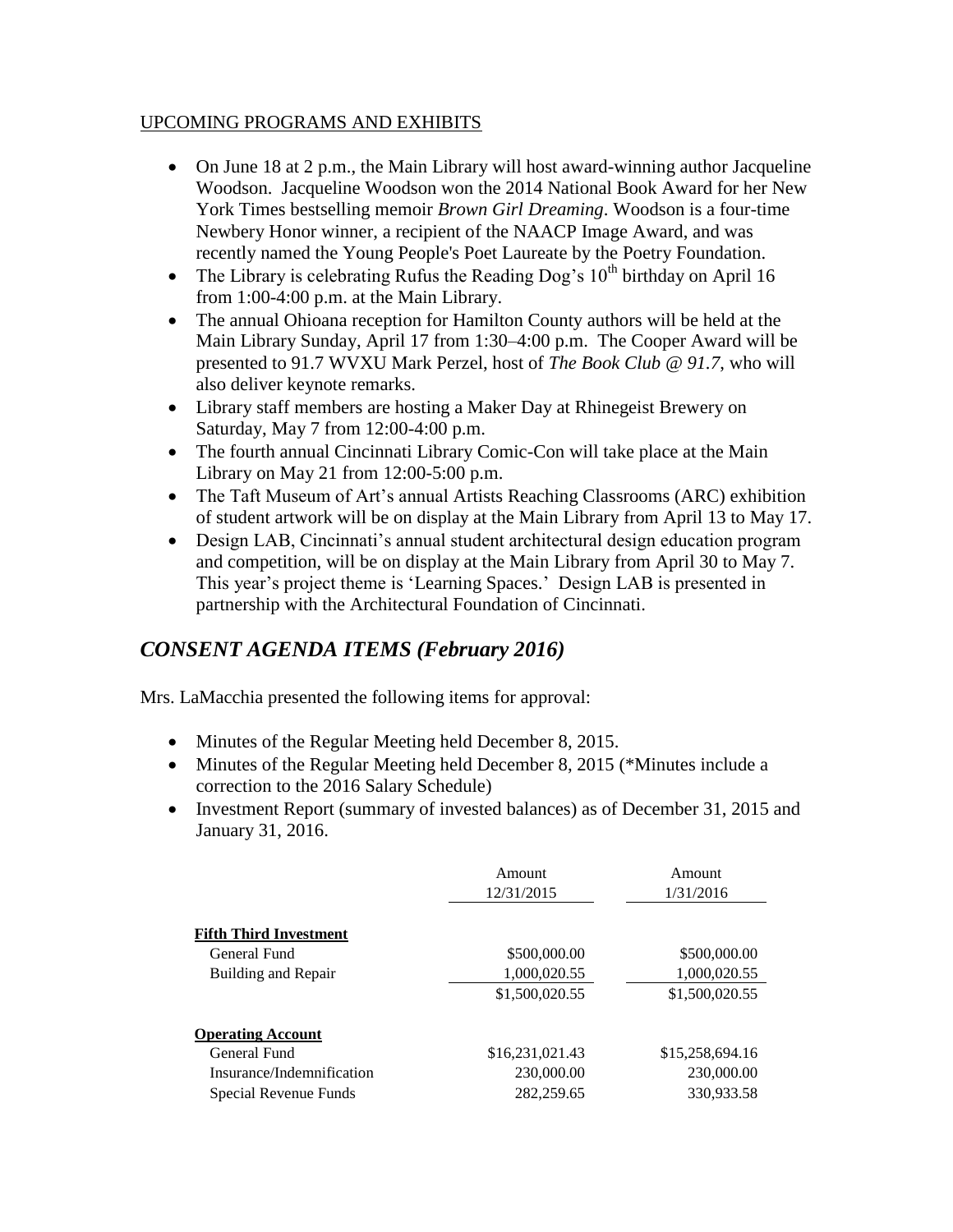| <b>GRAND TOTAL</b>                  | \$29,946,352.42 | \$29,008,571.66 |
|-------------------------------------|-----------------|-----------------|
| <b>Permanent Trust Funds</b>        | \$6,740,531.00  | \$6,740,531.00  |
| <b>Funds</b> ):                     |                 |                 |
| <b>Managed Investments (Trust</b> ) |                 |                 |
| Building and Repair                 | 1,047,955.11    | 1,048,171.56    |
| <b>STAR Ohio</b>                    |                 |                 |
|                                     | \$20,657,845.76 | \$19,719,848.55 |
| <b>Permanent Trust Funds</b>        | 1,472,413.43    | 1,501,524.81    |
| Building and Repair                 | 2,442,151.25    | 2,398,696.00    |

- Monthly Financial Reports for the periods ending December 31, 2015 and January 31, 2016.
- Personnel Change Report reflects changes through January 30, 2016.

| <b>Action</b>      | Agency                                                | <b>Position</b>                               | <b>FTE</b>   | <b>Employee Name</b>                 | <b>Effective Date</b> |
|--------------------|-------------------------------------------------------|-----------------------------------------------|--------------|--------------------------------------|-----------------------|
| <b>APPOINTMENT</b> | POPULAR LIBRARY                                       | <b>SHELVER</b>                                | 0.5          | <b>BROWN, BETHANY J</b>              | 1/3/2016              |
| <b>APPOINTMENT</b> | <b>VIRTUAL</b><br><b>INFORMATION</b><br><b>CENTER</b> | <b>LIBRARY SERVICES</b><br><b>ASSISTANT</b>   | 0.5          | CLARK, MIRANDA F                     | 11/22/2015            |
| <b>APPOINTMENT</b> | <b>FOREST PARK</b><br><b>BRANCH</b>                   | <b>STUDENT SHELVER</b>                        | 0.3          | DARKS, TERYK I                       | 11/22/2015            |
| <b>APPOINTMENT</b> | <b>SAFETY &amp; SECURITY</b><br><b>SERVICES</b>       | SAFETY / SECURITY<br><b>TEAM LEADER</b>       | $\mathbf{1}$ | DAVIS, SCOTT W                       | 1/3/2016              |
| <b>APPOINTMENT</b> | <b>CLIFTON BRANCH</b>                                 | <b>LIBRARY SERVICES</b><br><b>ASSISTANT</b>   | 0.5          | GEVERDT, ABIGAIL JL                  | 11/22/2015            |
| <b>APPOINTMENT</b> | <b>INFORMATION &amp;</b><br><b>REFERENCE DEPT</b>     | <b>SHELVER</b>                                | 0.5          | <b>GOOD, MARTHA H</b>                | 1/3/2016              |
| <b>APPOINTMENT</b> | <b>DEER PARK BRANCH</b>                               | <b>TEEN LIBRARIAN</b>                         | $\mathbf{1}$ | <b>GRANDSTAFF,</b><br><b>ANGELAH</b> | 1/17/2016             |
| <b>APPOINTMENT</b> | <b>NORTH CENTRAL</b><br><b>BRANCH</b>                 | <b>STUDENT SHELVER</b>                        | 0.3          | HUNT, TYLER J                        | 12/6/2015             |
| <b>APPOINTMENT</b> | <b>HYDE PARK BRANCH</b>                               | <b>LIBRARY SERVICES</b><br><b>ASSISTANT</b>   | 0.5          | LONG, JOANN V                        | 1/3/2016              |
| <b>APPOINTMENT</b> | <b>BLUE ASH BRANCH</b>                                | <b>LIBRARY SERVICES</b><br><b>ASSISTANT</b>   | 0.5          | MARSHALL, STACEY<br>N                | 1/3/2016              |
| <b>APPOINTMENT</b> | PLEASANT RIDGE<br><b>BRANCH</b>                       | <b>LIBRARY SERVICES</b><br><b>ASSISTANT</b>   | 0.5          | MECHLEY, JONATHAN<br>D               | 11/22/2015            |
| <b>APPOINTMENT</b> | SORTING &<br><b>MATERIALS</b><br><b>RETRIEVAL</b>     | <b>SORTER</b>                                 | 0.5          | PFEIFFER, STEVEN S                   | 11/22/2015            |
| <b>APPOINTMENT</b> | <b>GENEALOGY &amp;</b><br><b>LOCAL HISTORY</b>        | <b>STUDENT SHELVER</b>                        | 0.3          | RITCHIE, VICTORIA L                  | 1/3/2016              |
| <b>APPOINTMENT</b> | <b>MONFORT HEIGHTS</b><br><b>BRANCH</b>               | <b>SENIOR LIBRARY</b><br><b>SERVICES ASST</b> | 0.5          | ZEIGER, EILEEN P                     | 11/22/2015            |
| <b>APPOINTMENT</b> | <b>GROESBECK</b><br><b>BRANCH</b>                     | <b>HOMEWORK HELP</b><br><b>AIDE</b>           | 0.3          | <b>SCHAICH, GLENN A</b>              | 12/6/2015             |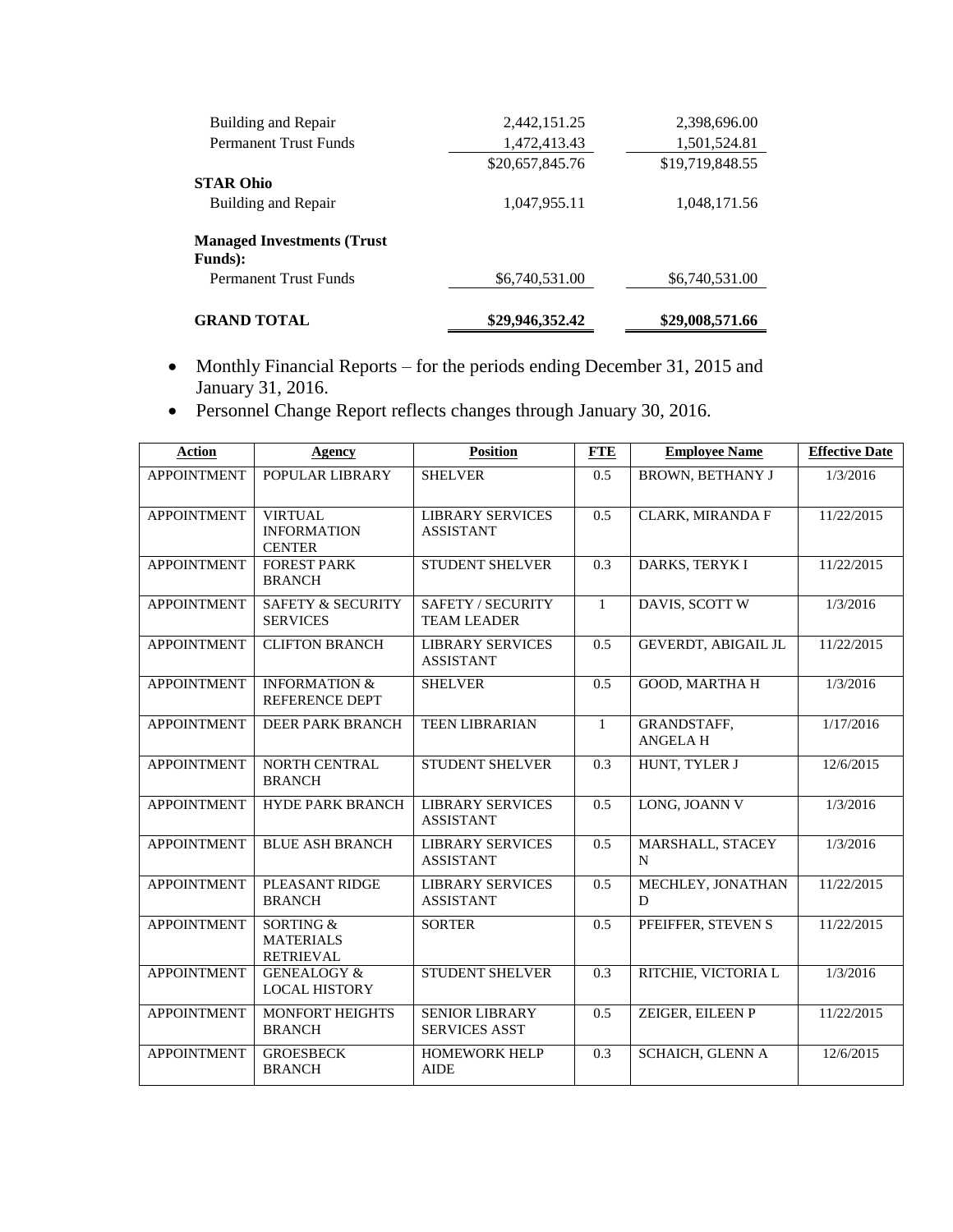| <b>APPOINTMENT</b> | <b>VIRTUAL</b><br><b>INFORMATION</b><br><b>CENTER</b> | <b>LIBRARY SERVICES</b><br><b>ASSISTANT</b>   | 0.5              | SMITH, STACY M                      | 11/22/2015 |
|--------------------|-------------------------------------------------------|-----------------------------------------------|------------------|-------------------------------------|------------|
| <b>CHANGE</b>      | <b>OUTREACH</b><br><b>SERVICES</b>                    | <b>SHELVER</b>                                | 1                | <b>BOYNE, ANNA M</b>                | 1/3/2016   |
| <b>CHANGE</b>      | POPULAR LIBRARY                                       | <b>SHELVER</b>                                | 0.5              | RILEY, DULCINEA                     | 1/3/2016   |
| <b>CHANGE</b>      | POPULAR LIBRARY                                       | <b>SHELVER</b>                                | $\mathbf{1}$     | CARROLL, BRIDGET A                  | 1/3/2016   |
| <b>DEMOTION</b>    | MT. HEALTHY<br><b>BRANCH</b>                          | TEEN LIBRARIAN                                | $\mathbf{1}$     | ANDERSON,<br><b>ELIZABETH G</b>     | 12/6/2015  |
| <b>DEMOTION</b>    | TECHCENTER /<br><b>MAKERSPACE</b>                     | <b>SENIOR LIBRARY</b><br><b>SERVICES ASST</b> | 0.5              | VIDMAR, DONN B                      | 1/3/2016   |
| <b>DEPARTURE</b>   | NORTH CENTRAL<br><b>BRANCH</b>                        | <b>SENIOR LIBRARY</b><br><b>SERVICES ASST</b> | 0.5              | HEDGER, CHRISTIAN                   | 11/28/2015 |
| <b>DEPARTURE</b>   | <b>CHILDREN'S</b><br><b>LEARNING CENTER</b>           | <b>CHILDREN'S</b><br><b>LIBRARIAN</b>         | $\mathbf{1}$     | <b>BAYCI, EMILY R</b>               | 1/29/2016  |
| <b>DEPARTURE</b>   | <b>HARRISON BRANCH</b>                                | STUDENT SHELVER                               | 0.3              | BERNHARDT, LUKE A                   | 1/14/2016  |
| <b>DEPARTURE</b>   | NORTH CENTRAL<br><b>BRANCH</b>                        | <b>LIBRARY SERVICES</b><br><b>ASSISTANT</b>   | 0.5              | <b>CARR, JENNY</b>                  | 12/5/2015  |
| <b>DEPARTURE</b>   | DEER PARK BRANCH                                      | <b>LIBRARY SERVICES</b><br><b>ASSISTANT</b>   | 0.5              | HARRIS, CELESTE<br><b>ANN</b>       | 11/28/2015 |
| <b>DEPARTURE</b>   | <b>DIGITAL SERVICES</b>                               | <b>DIGITAL SERVICES</b><br><b>ASSISTANT</b>   | 1                | HERSHNER, CLAUDIA<br>C              | 12/15/2015 |
| <b>DEPARTURE</b>   | <b>CLIFTON BRANCH</b>                                 | <b>SENIOR LIBRARY</b><br><b>ASSISTANT</b>     | 0.5              | JEFFRIES, RACHEL A                  | 1/16/2016  |
| <b>DEPARTURE</b>   | <b>COVEDALE BRANCH</b>                                | STUDENT SHELVER                               | 0.3              | JENNRICH, MICHELLE<br>$\mathcal{C}$ | 1/11/2016  |
| <b>DEPARTURE</b>   | HYDE PARK BRANCH                                      | <b>LIBRARY SERVICES</b><br><b>ASSISTANT</b>   | 0.5              | LLOYD, ALLEN D                      | 12/19/2015 |
| <b>DEPARTURE</b>   | <b>LOVELAND BRANCH</b>                                | STUDENT SHELVER                               | 0.3              | PING, LEVI                          | 1/7/2016   |
| <b>DEPARTURE</b>   | <b>GREEN TOWNSHIP</b><br><b>BRANCH</b>                | <b>LIBRARY SERVICES</b><br><b>ASSISTANT</b>   | 0.5              | SCHMALTZ, JENNIFER<br>M             | 1/7/2016   |
| <b>DEPARTURE</b>   | <b>BLUE ASH BRANCH</b>                                | <b>LIBRARY SERVICES</b><br><b>ASSISTANT</b>   | $0.5\,$          | <b>SCHNEIDER, SALLY A</b>           | 12/31/2015 |
| <b>DEPARTURE</b>   | <b>INFORMATION &amp;</b><br>REFERENCE DEPT            | <b>SENIOR LIBRARY</b><br><b>SERVICES ASST</b> | 0.5              | SWINFORD, CHELSEA                   | 12/30/2015 |
| <b>DEPARTURE</b>   | POPULAR LIBRARY                                       | <b>SHELVER</b>                                | 0.5              | VANDERBILT, DANIEL                  | 1/8/2016   |
| <b>DEPARTURE</b>   | NORWOOD BRANCH                                        | STUDENT SHELVER                               | $\overline{0.3}$ | WILLIAMS, JOELLE                    | 1/2/2016   |
| <b>DEPARTURE</b>   | LOVELAND BRANCH                                       | STUDENT SHELVER                               | 0.3              | <b>GREEN, SYDNEY L</b>              | 1/15/2016  |
| <b>DEPARTURE</b>   | <b>SHARONVILLE</b><br><b>BRANCH</b>                   | <b>LIBRARY SERVICES</b><br><b>ASSISTANT</b>   | 0.6              | FLORY, ANNA M                       | 1/29/2016  |
| <b>DEPARTURE</b>   | HYDE PARK BRANCH                                      | <b>LIBRARY SERVICES</b><br><b>ASSISTANT</b>   | 0.5              | FRONDORF, NINA                      | 1/16/2016  |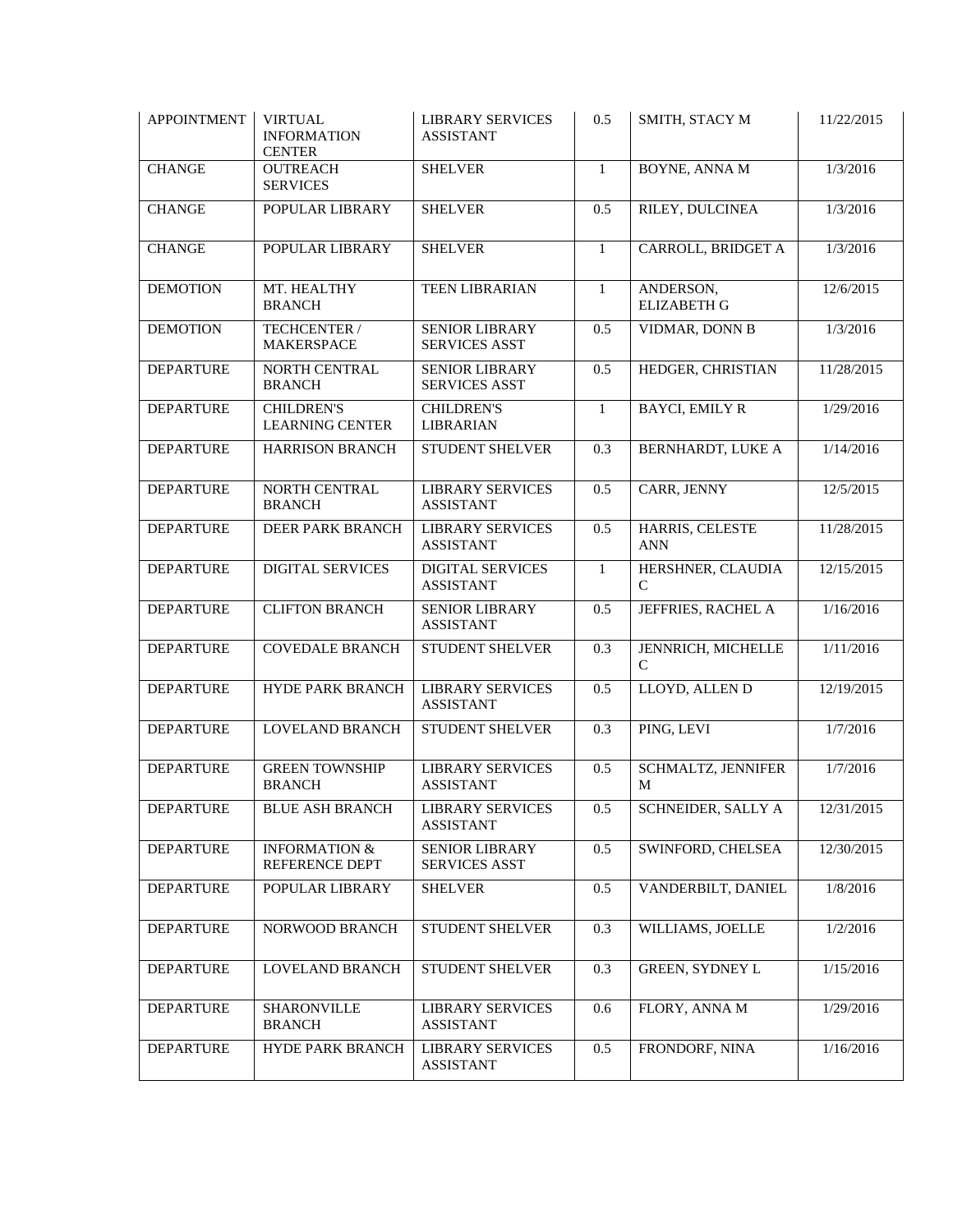| <b>DEPARTURE</b> | <b>HYDE PARK BRANCH</b>                        | <b>STUDENT SHELVER</b>                        | 0.3          | HATTEMER, REBECCA<br>J                   | 1/16/2016  |
|------------------|------------------------------------------------|-----------------------------------------------|--------------|------------------------------------------|------------|
| <b>DEPARTURE</b> | <b>WYOMING BRANCH</b>                          | <b>STUDENT SHELVER</b>                        | 0.3          | <b>JOHNSON, JAYE E</b>                   | 1/2/2016   |
| <b>DEPARTURE</b> | <b>CORRYVILLE</b><br><b>BRANCH</b>             | <b>HOMEWORK HELP</b><br><b>AIDE</b>           | 0.3          | KOKNAT, GABRIELLE<br>A                   | 1/7/2016   |
| <b>DEPARTURE</b> | PRICE HILL BRANCH                              | <b>LIBRARY SERVICES</b><br><b>ASSISTANT</b>   | 0.5          | LITTLE, BROOKE E                         | 12/4/2015  |
| <b>DEPARTURE</b> | <b>GENEALOGY &amp;</b><br><b>LOCAL HISTORY</b> | STUDENT SHELVER                               | 0.3          | <b>SCHNEPP, MIRANDA R</b>                | 12/1/2015  |
| <b>DEPARTURE</b> | <b>SYMMES TOWNSHIP</b><br><b>BRANCH</b>        | <b>STUDENT SHELVER</b>                        | 0.3          | WOODBURY, LAUREN<br>H                    | 12/1/2015  |
| <b>DEPARTURE</b> | PLEASANT RIDGE<br><b>BRANCH</b>                | <b>LIBRARY SERVICES</b><br><b>ASSISTANT</b>   | 0.5          | YURKOWSKI, CARA                          | 1/6/2016   |
| <b>DEPARTURE</b> | POPULAR LIBRARY                                | <b>SHELVER</b>                                | $\mathbf{1}$ | RIDDLE, BERNICE                          | 12/31/2015 |
| <b>DEPARTURE</b> | <b>INFORMATION &amp;</b><br>REFERENCE DEPT     | <b>REFERENCE</b><br><b>LIBRARIAN</b>          | $\mathbf{1}$ | <b>AREN, DANIEL K</b>                    | 12/31/2015 |
| <b>DEPARTURE</b> | <b>CHEVIOT BRANCH</b>                          | <b>STUDENT SHELVER</b>                        | 0.3          | FROEHLE, JOSEPH L                        | 12/3/2015  |
| <b>PROMOTION</b> | <b>NORTH CENTRAL</b><br><b>BRANCH</b>          | <b>SENIOR LIBRARY</b><br><b>SERVICES ASST</b> | 0.5          | <b>BROWN, VANESSA</b>                    | 1/3/2016   |
| <b>PROMOTION</b> | <b>SHIPPING &amp;</b><br><b>RECEIVING</b>      | TRUCK DRIVER                                  | $\mathbf{1}$ | <b>BURK, JASON</b>                       | 12/6/2015  |
| <b>PROMOTION</b> | <b>DELHI TOWNSHIP</b><br><b>BRANCH</b>         | <b>TEEN LIBRARIAN</b>                         | $\mathbf{1}$ | <b>SOCWELL, JORDAN P</b>                 | 12/6/2015  |
| <b>PROMOTION</b> | <b>SHARONVILLE</b><br><b>BRANCH</b>            | <b>LIBRARY SERVICES</b><br><b>ASSISTANT</b>   | 0.6          | SPENCER, KATELYN                         | 1/3/2016   |
| <b>PROMOTION</b> | <b>COMPUTER</b><br><b>SERVICES</b>             | PC APPL<br>SPEC/ALTIRIS ADMIN                 | $\mathbf{1}$ | <b>BYRD, ANTHONY R</b>                   | 12/20/2015 |
| <b>PROMOTION</b> | <b>FOREST PARK</b><br><b>BRANCH</b>            | <b>CHILDREN'S</b><br>LIBRARIAN                | $\mathbf{1}$ | GALLAGHER-SAUTER,<br><b>BRIDGID K</b>    | 12/6/2015  |
| <b>PROMOTION</b> | <b>ILS TEAM</b>                                | DATABASE/UNIX<br><b>ADMINISTRATOR</b>         | $\mathbf{1}$ | <b>KUHL, LISA M</b>                      | 11/22/2015 |
| <b>PROMOTION</b> | <b>SERVICE</b><br><b>OPERATIONS</b>            | <b>FLOATER</b>                                | $\mathbf{1}$ | MCKENZIE, SIERRA S                       | 1/3/2016   |
| <b>PROMOTION</b> | <b>INFORMATION &amp;</b><br>REFERENCE DEPT     | <b>REFERENCE</b><br><b>LIBRARIAN</b>          | $\mathbf{1}$ | MULCAHY, KENTON E                        | 1/3/2016   |
| <b>PROMOTION</b> | <b>ANDERSON BRANCH</b>                         | <b>SENIOR BRANCH</b><br><b>MANAGER</b>        | $\mathbf{1}$ | <b>SCRETCHEN, DENISE</b><br>$\mathbb{R}$ | 12/20/2015 |

- Statistical Report for December 2015.
- Top Ten Circulating Titles for December 2015.

Mr. Hendon moved that the Board approve the report as filed. Mrs. Kohnen seconded.

Voting for the motion: Mr. Hendon, Mrs. Trauth, Mrs. Kohnen and Mrs. LaMacchia …4 ayes. The motion carried. **(09-2016)**.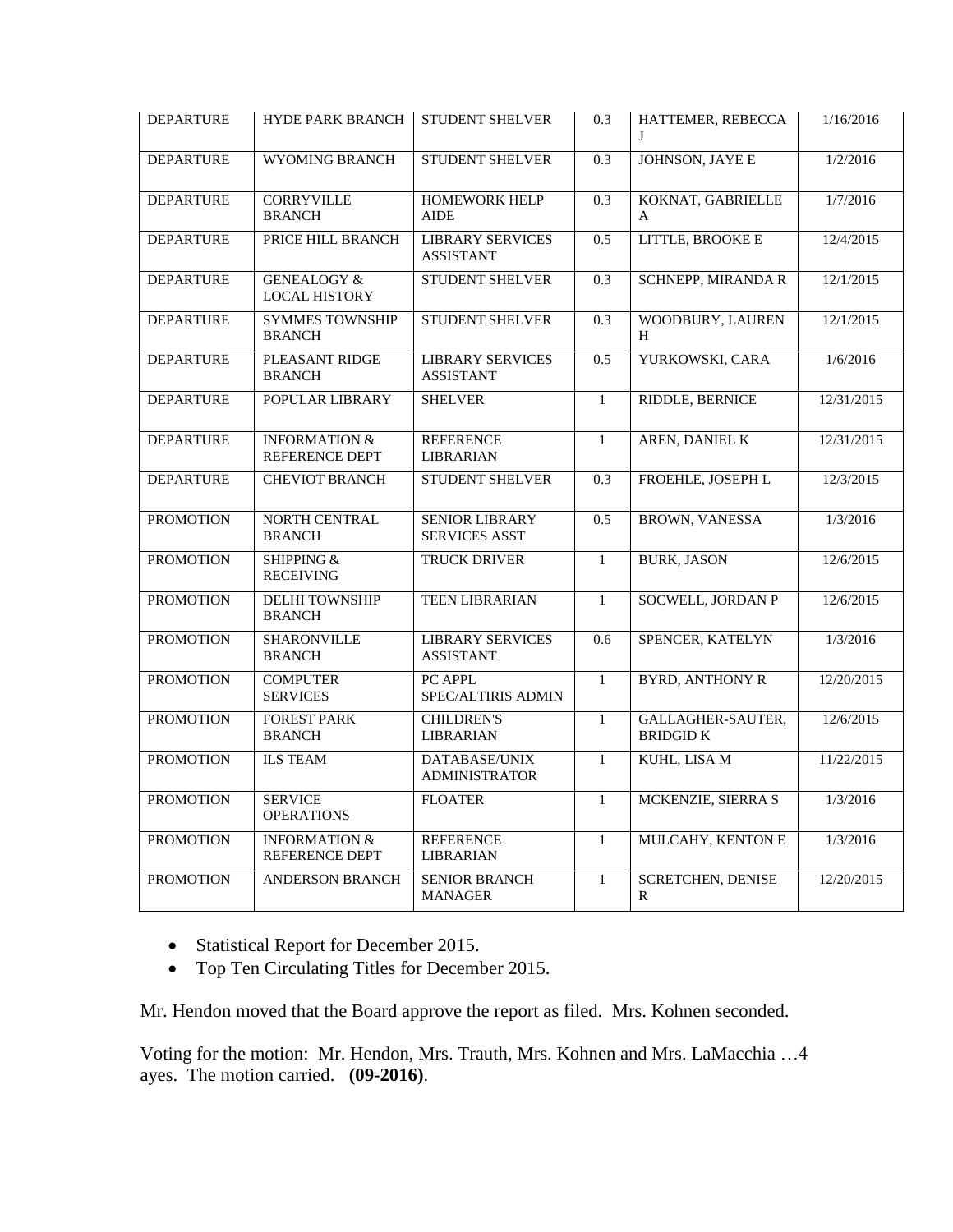# *CONSENT AGENDA ITEMS (April 2016)*

Mrs. LaMacchia presented the following items for approval:

- Minutes of the Regular Meeting held February 9, 2016.
- Investment Report (summary of invested balances) as of February 29, 2016 and March 31, 2016.

| <b>GRAND TOTAL</b>                              | \$27,899,485.21 | \$25,153,888.65 |
|-------------------------------------------------|-----------------|-----------------|
|                                                 | \$6,740,531.00  | \$6,740,531.00  |
| <b>Funds</b> ):<br><b>Permanent Trust Funds</b> |                 |                 |
| <b>Managed Investments (Trust</b> )             |                 |                 |
|                                                 |                 |                 |
| Building and Repair                             | 1,048,465.38    | 1,048,798.64    |
| <b>STAR Ohio</b>                                |                 |                 |
|                                                 | \$18,610,468.28 | \$15,864,538.46 |
| <b>Permanent Trust Funds</b>                    | 1,488,473.02    | 1,464,937.59    |
| Building and Repair                             | 2,373,163.49    | 2,372,830.23    |
| Special Revenue Funds                           | 342,123.70      | 255,164.12      |
| Insurance/Indemnification                       | 230,000.00      | 230,000.00      |
| General Fund                                    | \$14,176,708.07 | \$11,541,606.52 |
| <b>Operating Account</b>                        |                 |                 |
|                                                 | \$1,500,020.55  | \$1,500,020.55  |
| Building and Repair                             | 1,000,020.55    | 1,000,020.55    |
| General Fund                                    | \$500,000.00    | \$500,000.00    |
| <b>Fifth Third Investment</b>                   |                 |                 |
|                                                 |                 |                 |
|                                                 | 2/29/2016       | 3/31/2016       |
|                                                 | Amount          | Amount          |

- Monthly Financial Reports for the periods ending February 29, 2016 and March 31, 2016.
- Personnel Change Report reflects changes through March 26, 2016.

| <b>Action</b>      | Agency                 | <b>Position Title</b>  | <b>FTE</b> | <b>Employee Name</b>      | <b>Effective</b><br>Date |
|--------------------|------------------------|------------------------|------------|---------------------------|--------------------------|
| <b>APPOINTMENT</b> | <b>DEER PARK</b>       | LIBRARY SERVICES       | 0.5        | <b>BAILEY, JENNIFER F</b> | 1/31/2016                |
|                    | <b>BRANCH</b>          | <b>ASSISTANT</b>       |            |                           |                          |
| <b>APPOINTMENT</b> | <b>EDUCATION &amp;</b> | EDUC & HOMEWORK        | 0.6        | <b>BEERY. CHRISTOPHER</b> | 1/31/2016                |
|                    | <b>HOMEWORK</b>        | SUPPORT ASST           |            | S                         |                          |
|                    | <b>SUPPORT</b>         |                        |            |                           |                          |
| <b>APPOINTMENT</b> | <b>CHEVIOT BRANCH</b>  | <b>STUDENT SHELVER</b> | 0.3        | <b>BONECUTTER, NOAH</b>   | 2/14/2016                |
|                    |                        |                        |            | C                         |                          |
| <b>APPOINTMENT</b> | <b>COLLEGE HILL</b>    | <b>BRANCH MANAGER</b>  | -1         | <b>DINSMORE, WILLIAM</b>  | 1/31/2016                |
|                    | <b>BRANCH</b>          |                        |            | C                         |                          |
| <b>APPOINTMENT</b> | <b>HYDE PARK</b>       | <b>STUDENT SHELVER</b> | 0.3        | ELFNER, BENJAMIN M        | 3/13/2016                |
|                    | <b>BRANCH</b>          |                        |            |                           |                          |
| <b>APPOINTMENT</b> | <b>NORTH CENTRAL</b>   | LIBRARY SERVICES       | 0.5        | FORE, AMBER M             | 2/14/2016                |
|                    | <b>BRANCH</b>          | <b>ASSISTANT</b>       |            |                           |                          |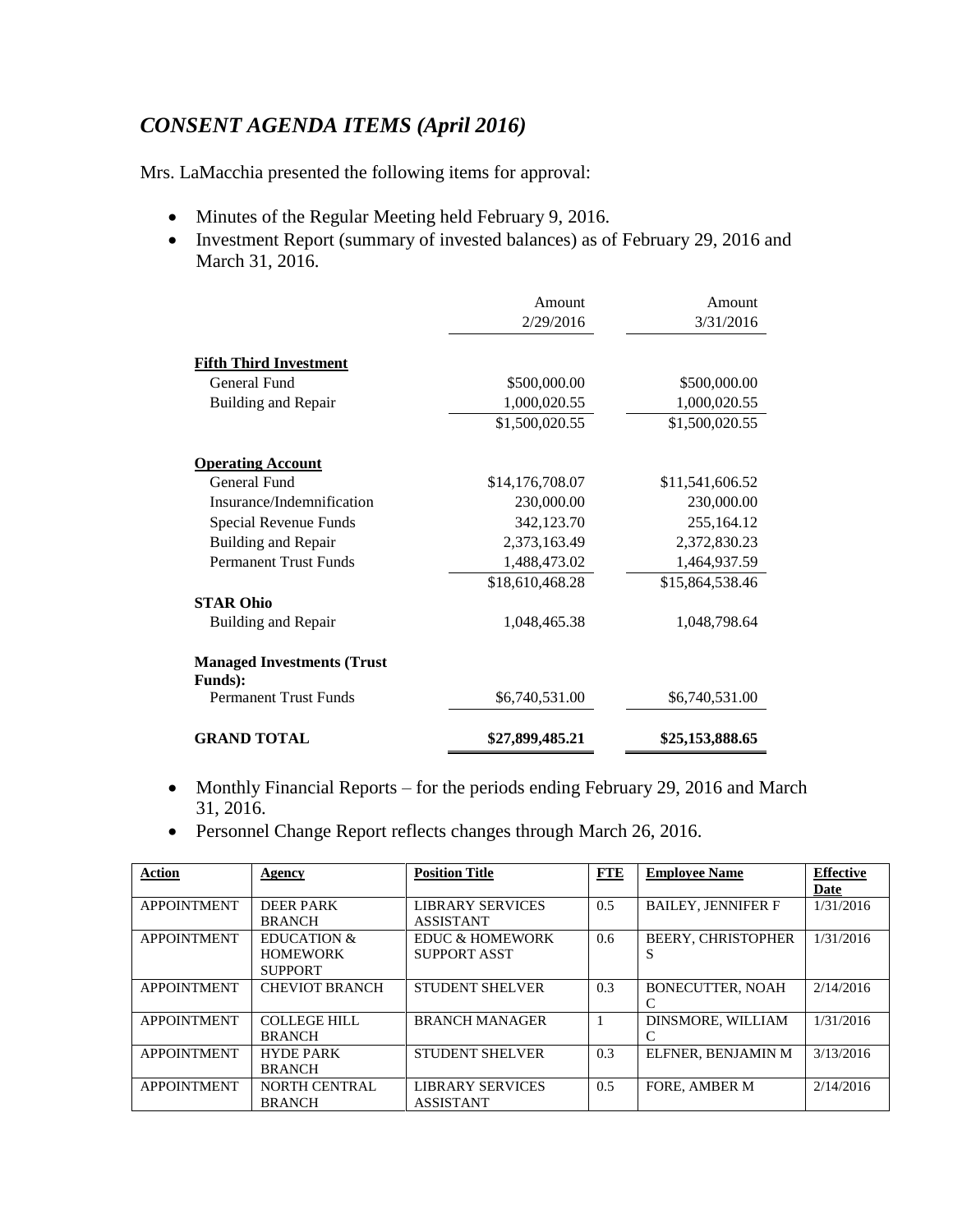| <b>APPOINTMENT</b> | <b>CORRYVILLE</b><br><b>BRANCH</b>             | HOMEWORK HELP AIDE                              | 0.3              | FRANK, MIRANDA L                       | 2/14/2016 |
|--------------------|------------------------------------------------|-------------------------------------------------|------------------|----------------------------------------|-----------|
| <b>APPOINTMENT</b> | <b>CHILDREN'S</b><br><b>LEARNING CENTER</b>    | STUDENT SHELVER                                 | 0.3              | <b>GAYLE, KYRAH R</b>                  | 1/31/2016 |
| <b>APPOINTMENT</b> | NORTH CENTRAL<br><b>BRANCH</b>                 | <b>LIBRARY SERVICES</b><br><b>ASSISTANT</b>     | 0.5              | HOROBIK, VALERIE C                     | 1/31/2016 |
| <b>APPOINTMENT</b> | PRICE HILL<br><b>BRANCH</b>                    | <b>LIBRARY SERVICES</b><br><b>ASSISTANT</b>     | 0.5              | <b>MACKE, ROBERT W</b>                 | 2/14/2016 |
| <b>APPOINTMENT</b> | <b>WALNUT HILLS</b><br><b>BRANCH</b>           | HOMEWORK HELP AIDE                              | 0.3              | MOLLER, HENRY S                        | 1/31/2016 |
| <b>APPOINTMENT</b> | <b>WYOMING BRANCH</b>                          | <b>STUDENT SHELVER</b>                          | 0.3              | MOORMAN-MINTON,<br><b>RACHEL A</b>     | 2/14/2016 |
| <b>APPOINTMENT</b> | POPULAR LIBRARY                                | <b>SHELVER</b>                                  | 0.5              | NEWMARK-WEISHAN,<br><b>CATHERINE R</b> | 2/14/2016 |
| <b>APPOINTMENT</b> | <b>CUSTODIAL</b><br><b>SERVICES</b>            | <b>CUSTODIAN</b>                                | 0.5              | PATTON,<br>CHRISTOPHER T               | 2/28/2016 |
| <b>APPOINTMENT</b> | <b>CIRCULATION</b><br><b>SERVICES</b>          | <b>LIBRARY SERVICES</b><br><b>ASSISTANT</b>     | 0.5              | RASNICK, REBECCA L                     | 1/31/2016 |
| <b>APPOINTMENT</b> | <b>MARKETING</b>                               | <b>WEB DEVELOPER</b>                            | $\mathbf{1}$     | RIGGS, JOSEPH A                        | 1/31/2016 |
| <b>APPOINTMENT</b> | <b>HYDE PARK</b><br><b>BRANCH</b>              | <b>LIBRARY SERVICES</b><br><b>ASSISTANT</b>     | 0.5              | ROCKSTROH, LAURA<br>G                  | 2/14/2016 |
| <b>APPOINTMENT</b> | <b>AVONDALE</b><br><b>BRANCH</b>               | <b>LIBRARY SERVICES</b><br><b>ASSISTANT</b>     | 0.5              | SATTERTHWAITE,<br>TAYLOR M             | 2/14/2016 |
| <b>APPOINTMENT</b> | <b>HARRISON BRANCH</b>                         | STUDENT SHELVER                                 | 0.3              | VIERLING,<br><b>ALEXANDRIA E</b>       | 2/28/2016 |
| <b>APPOINTMENT</b> | <b>LOVELAND</b><br><b>BRANCH</b>               | STUDENT SHELVER                                 | 0.3              | YANKOVSKY,<br><b>JESSALYNE</b>         | 3/13/2016 |
| <b>APPOINTMENT</b> | <b>CHILDREN'S</b><br><b>LEARNING CENTER</b>    | <b>SENIOR LIBRARY</b><br><b>SERVICES ASST</b>   | 0.5              | <b>BLEVINS, BRITTANY A</b>             | 1/31/2016 |
| <b>CHANGE</b>      | <b>READING BRANCH</b>                          | <b>BRANCH MANAGER</b>                           | $\mathbf{1}$     | CRUSHAM, CAITLIN E                     | 1/31/2016 |
| <b>CHANGE</b>      | <b>GREEN TOWNSHIP</b><br><b>BRANCH</b>         | <b>LIBRARY SERVICES</b><br><b>ASSISTANT</b>     | 0.5              | SMITH, SHARON L                        | 1/31/2016 |
| <b>CHANGE</b>      | PROGRAMMING<br><b>SERVICES</b>                 | YOUTH SRVS &<br>PROGRAM COORD                   | $\mathbf{1}$     | SOPER, LISA M                          | 2/28/2016 |
| <b>DEMOTION</b>    | <b>CHILDREN'S</b><br><b>LEARNING CENTER</b>    | STUDENT SHELVER                                 | $\overline{0.3}$ | SMITH, RACHEL M                        | 2/14/2016 |
| <b>DEPARTURE</b>   | OAKLEY BRANCH                                  | HOMEWORK HELP AIDE                              | 0.3              | PHELAN, VERONICA E                     | 3/21/2016 |
| <b>DEPARTURE</b>   | <b>INFORMATION &amp;</b><br>REFERENCE DEPT     | <b>SENIOR LIBRARY</b><br><b>SERVICES ASST</b>   | 0.5              | <b>BOON, LINDSAY M</b>                 | 3/1/2016  |
| <b>DEPARTURE</b>   | <b>CIRCULATION</b><br><b>SERVICES</b>          | <b>LIBRARY SERVICES</b><br><b>ASSISTANT</b>     | 0.6              | HALVORSON.<br><b>MATTHEW D</b>         | 2/18/2016 |
| <b>DEPARTURE</b>   | <b>MATERIALS</b><br><b>SELECTION &amp; ACQ</b> | <b>SERIALS ACQUISITIONS</b><br><b>LIBRARIAN</b> | $\mathbf{1}$     | HOFSTETTER, ROBIN S                    | 3/18/2016 |
| <b>DEPARTURE</b>   | <b>CHILDREN'S</b><br><b>LEARNING CENTER</b>    | <b>CLC MANAGER</b>                              | $\mathbf{1}$     | SMITH, GARRETTE E                      | 2/2/2016  |
| <b>DEPARTURE</b>   | <b>MARKETING</b>                               | WEB DEVELOPER                                   | $\mathbf{1}$     | WOOD, KYE B                            | 2/19/2016 |
| <b>DEPARTURE</b>   | INFORMATION $\&$<br>REFERENCE DEPT             | <b>SHELVER</b>                                  | 0.5              | GOOD, MARTHA H                         | 2/7/2016  |
| <b>DEPARTURE</b>   | MONFORT HEIGHTS<br><b>BRANCH</b>               | STUDENT SHELVER                                 | 0.3              | <b>MOUCH, NATALIE T</b>                | 2/19/2016 |
| <b>DEPARTURE</b>   | <b>SYMMES TOWNSHIP</b><br><b>BRANCH</b>        | <b>LIBRARY SERVICES</b><br><b>ASSISTANT</b>     | 0.5              | NISSEN-PETZER,<br>RODNEY J             | 1/31/2016 |
| <b>DEPARTURE</b>   | <b>MARIEMONT</b><br><b>BRANCH</b>              | STUDENT SHELVER                                 | 0.3              | SAFIER, GABRIEL I                      | 3/12/2016 |
| <b>DEPARTURE</b>   | <b>COMPUTER</b><br><b>SERVICES</b>             | PC SUPPORT SPECIALIST                           | $\mathbf{1}$     | PLAGEMAN, JULIAN L                     | 2/27/2016 |
| <b>PROMOTION</b>   | <b>CLIFTON BRANCH</b>                          | <b>LIBRARY SERVICES</b><br><b>ASSISTANT</b>     | 0.5              | ATKINSON, MARY E                       | 3/13/2016 |